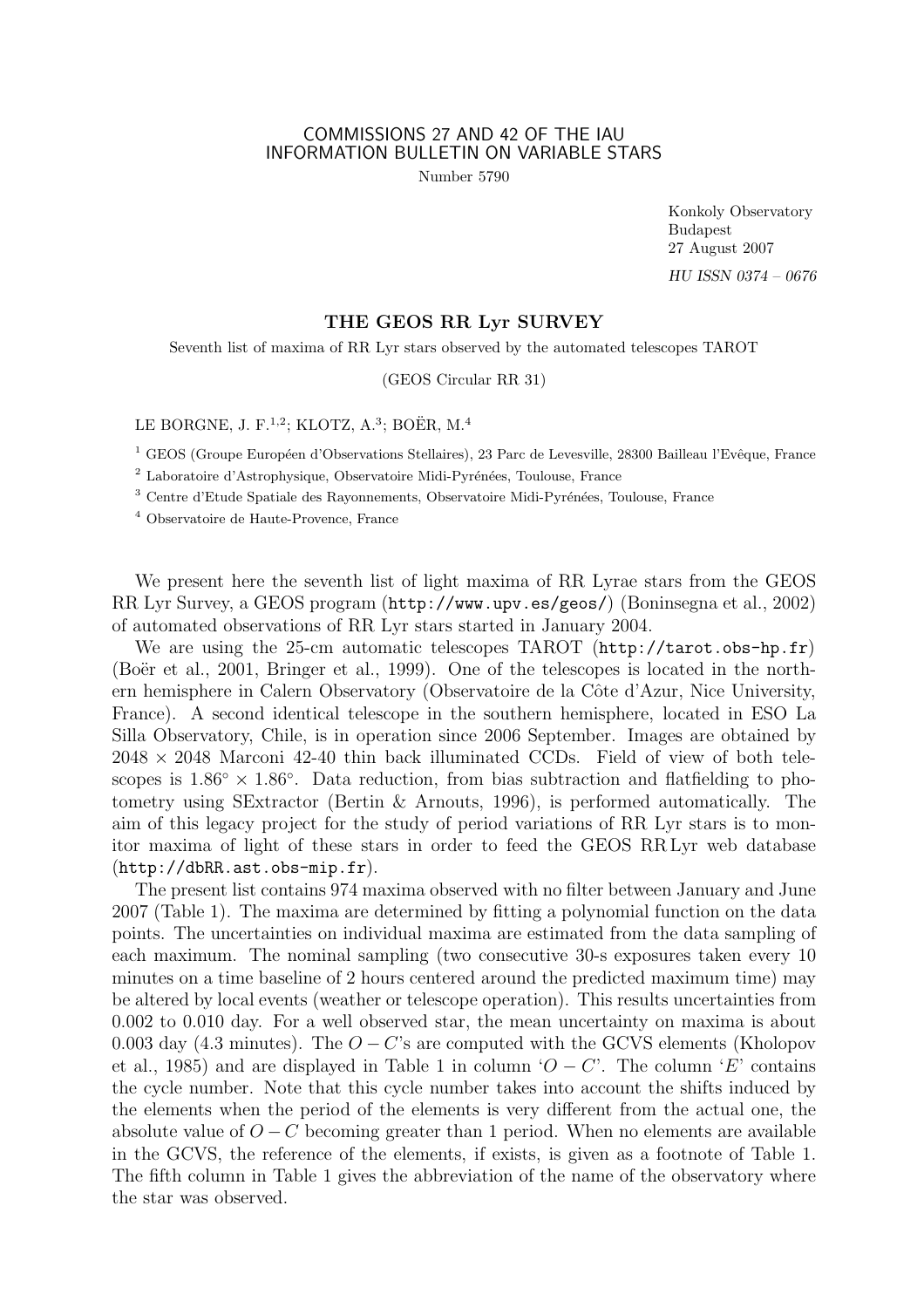Table 1: maxima of RR Lyrae stars

| Variable                              | Maximum                            | $O-C$                | $\overline{E}$   | Obs.             | Variable                                       | $\overline{\text{Maximum}}$        | $O-C$          | $\overline{\mathrm{E}}$ | Obs.                       |
|---------------------------------------|------------------------------------|----------------------|------------------|------------------|------------------------------------------------|------------------------------------|----------------|-------------------------|----------------------------|
|                                       | ${\rm HJD}$ 24.                    | $\rm (days)$         |                  |                  |                                                | HJD 24                             | $\rm (days)$   |                         |                            |
| XX And                                | 54106.347±0.002                    | 0.224                | 20780.           | $\overline{C}$   | $\overline{\mathrm{SW A}}$ qr                  | 54277.826±0.002                    | $-0.001$       | 63532.                  | LS                         |
| CI And                                | 54103.429±0.002                    | $\,0.093\,$          | 37929.           | $\mathbf C$      | TZ Aqr                                         | 54021.585±0.002                    | 0.013          | 28839.                  | ${\rm LS}$                 |
| CI And                                | 54106.338±0.002                    | 0.094                | 37935.           | $\mathbf C$      | AA Aqr                                         | 54028.578±0.002                    | $-0.113$       | 54657.                  | ${\rm LS}$                 |
| CI And                                | $54107.307 \pm 0.005$              | 0.093                | 37937.           | $\mathbf C$      | BN Aqr                                         | 54016.589±0.002                    | 0.540          | 34374.                  | LS                         |
| $\ensuremath{\text{WY}}\xspace$ Ant   | $54114.714\pm0.005$                | 0.202                | 23452.           | ${\rm LS}$       | BN Aqr                                         | 54023.634±0.002                    | 0.540          | 34389.                  | ${\rm LS}$                 |
| WY Ant                                | 54125.628±0.005                    | 0.203                | 23471.           | LS               | BR Aqr                                         | 54026.682±0.002                    | $-0.152$       | 34014.                  | LS                         |
| WY Ant                                | 54129.647±0.004                    | 0.202                | 23478.           | ${\rm LS}$       | CP Aqr                                         | 54277.806±0.002                    | $-0.109$       | 35376.                  | LS                         |
| WY Ant                                | $54140.561 \pm 0.003$              | 0.204                | 23497.           | ${\rm LS}$       | FX Aqr                                         | 54016.647±0.003                    | 0.120          | 14932.                  | ${\rm LS}$                 |
| WY Ant                                | $54156.641 \pm 0.002$              | 0.202                | 23525.           | LS               | HH Aqr                                         | 54016.697±0.002                    |                |                         | ${\rm LS}$                 |
| WY Ant                                | 54160.661±0.002                    | 0.202                | 23532.           | ${\rm LS}$       | HH Aqr                                         | 54031.627±0.002                    |                |                         | ${\rm LS}$                 |
| WY Ant                                | 54171.577±0.005                    | 0.206                | 23551.           | LS               | AA Aql                                         | 54278.782±0.002                    | 0.033          | 82732.                  | ${\rm LS}$                 |
| WY Ant                                | $54206.611 \pm 0.005$              | 0.206                | 23612.           | LS               | V341 Aql                                       | 54268.795±0.002                    | 0.031          | 22616.                  | ${\rm LS}$                 |
| $\mathcal{T}\mathcal{Y}$ Aps          | 54185.619±0.002                    | 0.036                | 28821.           | LS               | S Ara                                          | 54231.903±0.004                    | 0.184          | 28944.                  | LS                         |
| TY Aps                                | 54192.643±0.005                    | 0.036                | 28835.           | ${\rm LS}$       | IN Ara                                         | 54221.806±0.004                    | 0.128          | 42715.                  | ${\rm LS}$                 |
| TY Aps                                | 54193.647±0.004                    | 0.037                | 28837.           | LS               | $\ensuremath{\text{IN}}\xspace$ Ara            | 54233.794±0.002                    | 0.118          | 42734.                  | LS                         |
| TY Aps                                | 54199.672±0.002                    | 0.041                | 28849.           | ${\rm LS}$       | IN Ara                                         | 54276.729±0.004                    | 0.111          | 42802.                  | LS                         |
| TY Aps                                | 54227.773±0.003                    | 0.047                | 28905.           | LS               | $\rm MS$ Ara                                   | 54213.719±0.002                    | $-0.168$       | 49959.                  | ${\rm LS}$                 |
| VX Aps                                | 54177.786±0.005                    | $-0.021$             | 41146.           | LS               | MS Ara                                         | 54234.722±0.002                    | $-0.163$       | 49999.                  | LS                         |
| VX Aps                                | 54179.727±0.002                    | $-0.019$             | 41150.           | ${\rm LS}$       | X Ari                                          | 54105.334±0.002                    | $0.323\,$      | 25373.                  | $\mathbf C$                |
| VX Aps                                | $54205.903 \pm 0.002$              | $-0.010$             | 41204.           | LS               | X Ari                                          | $54107.285 \pm 0.005$              | 0.320          | 25376.                  | $\mathbf C$                |
| VX Aps                                | 54281.499±0.002                    | $-0.008$             | 41360.           | ${\rm LS}$       | TZ Aur                                         | $54108.562 \pm 0.002$              | 0.010          | 87333.                  | $\mathbf C$                |
| XZ Aps                                | 54155.747±0.003                    | $-0.175$             | 43308.           | LS               | TZ Aur                                         | 54192.385±0.002<br>54194.338±0.002 | 0.015          | 87547.<br>87552.        | $\mathbf C$<br>$\mathbf C$ |
| XZ Aps                                | 54162.795±0.002                    | $-0.176$             | 43320.           | LS               | TZ Aur                                         |                                    | 0.010          |                         |                            |
| XZ Aps                                | 54165.732±0.005                    | $-0.176$             | 43325.           | LS<br>${\rm LS}$ | $\mathop{\rm RS}$ Boo<br>$\mathop{\rm RS}$ Boo | 54113.628±0.002                    | 0.003          | 32711.                  | $\mathbf C$<br>$\mathbf C$ |
| XZ Aps<br>$\rm XZ$ Aps                | 54168.666±0.002<br>54178.649±0.002 | $-0.179$<br>$-0.183$ | 43330.<br>43347. | LS               | $\mathop{\rm RS}$ Boo                          | 54136.647±0.002<br>54147.585±0.002 | 0.005<br>0.000 | 32772.<br>32801.        | $\mathbf C$                |
| XZ Aps                                | 54185.697±0.002                    | $-0.184$             | 43359.           | ${\rm LS}$       | $\mathop{\rm RS}$ Boo                          | 54164.566±0.005                    | 0.001          | 32846.                  | $\mathbf C$                |
| $XZ$ Aps                              | $54205.665 \pm 0.002$              | $-0.189$             | 43393.           | LS               | RS Boo                                         | 54189.470±0.002                    | 0.000          | 32912.                  | $\mathcal{C}$              |
| XZ Aps                                | 54225.632±0.002                    | $-0.194$             | 43427.           | LS               | RS Boo                                         | 54217.390 $\pm$ 0.002              | $-0.003$       | 32986.                  | $\mathbf C$                |
| XZ Aps                                | 54272.618±0.005                    | $-0.203$             | 43507.           | LS               | RS Boo                                         | 54240.408±0.004                    | $-0.003$       | 33047.                  | $\mathbf C$                |
| XZ Aps                                | 54282.595±0.002                    | $-0.212$             | 43524.           | ${\rm LS}$       | RS Boo                                         | 54266.440±0.003                    | $-0.007$       | 33116.                  | $\mathbf C$                |
| YZ Aps                                | 54218.790 $\pm$ 0.005              | 0.002                | 35602.           | ${\rm LS}$       | ${\rm ST}$ Boo                                 | 54135.617±0.005                    | 0.063          | 56170.                  | $\mathbf C$                |
| YZ Aps                                | 54222.716±0.005                    | 0.016                | 35610.           | ${\rm LS}$       | ${\rm ST}$ Boo                                 | 54145.574±0.007                    | 0.063          | 56186.                  | $\mathbf C$                |
| $\mathop{\hbox{\rm BS}}\nolimits$ Aps | 54180.672±0.010                    | 0.021                | 28771.           | LS               | ${\rm ST}$ Boo                                 | $54160.515 \pm 0.005$              | 0.069          | 56210.                  | $\mathcal{C}$              |
| $\mathop{\hbox{\rm BS}}\nolimits$ Aps | 54191.750±0.005                    | 0.030                | 28790.           | LS               | ST Boo                                         | 54168.608±0.005                    | 0.073          | 56223.                  | $\mathbf C$                |
| BS Aps                                | 54222.613±0.005                    | 0.018                | 28843.           | LS               | ${\rm ST}$ Boo                                 | 54198.481±0.003                    | 0.076          | 56271.                  | $\mathbf C$                |
| BS Aps                                | 54275.642±0.002                    | 0.034                | 28934.           | ${\rm LS}$       | ${\rm ST}$ Boo                                 | 54208.438±0.003                    | 0.076          | 56287.                  | $\mathcal{C}$              |
| $\mathop{\hbox{\rm BS}}\nolimits$ Aps | 54282.620±0.003                    | 0.021                | 28946.           | ${\rm LS}$       | ${\rm ST}$ Boo                                 | 54211.550±0.002                    | 0.077          | 56292.                  | $\mathbf C$                |
| CK Aps                                | $54191.890{\pm}0.003$              | $-0.205$             | 28070.           | ${\rm LS}$       | ${\rm ST}$ Boo                                 | $54229.600 {\pm} 0.002$            | 0.080          | 56321.                  | $\mathbf C$                |
| CK Aps                                | 54193.764±0.010                    | $-0.201$             | 28073.           | LS               | TW Boo                                         | 54158.506±0.002                    | $-0.051$       | 51228.                  | $\mathcal{C}$              |
| CK Aps                                | 54196.870±0.005                    | $-0.213$             | 28078.           | LS               | TW Boo                                         | 54173.408±0.003                    | $-0.053$       | 51256.                  | $\mathbf C$                |
| CK Aps                                | 54218.712±0.002                    | $-0.193$             | 28113.           | LS               | TW Boo                                         | 54181.395±0.003                    | $-0.050$       | 51271.                  | $\mathbf C$                |
| CK Aps                                | 54223.696±0.003                    | $-0.197$             | 28121.           | ${\rm LS}$       | TW Boo                                         | 54189.378±0.002                    | $-0.051$       | 51286.                  | $\mathcal{C}$              |
| CK Aps                                | 54278.580±0.002                    | $-0.181$             | 28209.           | LS               | TW Boo                                         | 54205.348±0.003                    | $-0.049$       | 51316.                  | $\mathbf C$                |
| DD Aps                                | $54230.710 \pm 0.006$              | 0.101                | 27006.           | LS               | TW Boo                                         | 54214.395±0.005                    | $-0.051$       | 51333.                  | $\mathbf C$                |
| DD Aps                                | 54267.646±0.005                    | $\,0.089\,$          | 27063.           | LS               | TW Boo                                         | 54215.461±0.003                    | $-0.049$       | 51335.                  | $\mathbf C$                |
| DD Aps                                | 54282.567±0.002                    | 0.102                | 27086.           | LS               | TW Boo                                         | 54239.413±0.005                    | $-0.049$       | 51380.                  | $\mathbf C$                |
| EL Aps                                | 54196.840±0.008                    | $-0.164$             | 45205.           | LS               | $\operatorname{TW}$ Boo                        | 54256.443±0.002                    | $-0.052$       | 51412.                  | $\mathbf C$                |
| EL Aps                                | 54207.847±0.002                    | $-0.171$             | 45224.           | LS               | $\operatorname{TW}$ Boo                        | 54272.411±0.003                    | $-0.052$       | 51442.                  | $\mathbf C$                |
| EL Aps                                | 54224.667±0.005                    | $-0.163$             | 45253.           | LS               | TW Boo                                         | 54274.540±0.003                    | $-0.052$       | 51446.                  | $\mathbf C$                |
| EL Aps                                | 54235.675±0.010                    | $-0.170$             | 45272.           | LS               | $\mathop{\rm UV}$ Boo                          | $54198.421 \pm 0.003$              | 0.088          | 18995.                  | $\mathbf C$                |
| EL Aps                                | 54278.573±0.002                    | $-0.172$             | 45346.           | LS               | XX Boo                                         | 54164.603±0.005                    | 0.016          | 42652.                  | C                          |
| EL Aps                                | 54282.624±0.002                    | $-0.179$             | 45353.           | LS               | XX Boo                                         | 54188.443±0.010                    | 0.018          | 42693.                  | $\mathbf C$                |
| EX Aps                                | 54185.885±0.002                    | 0.015                | 55643.           | LS               | XX Boo                                         | $54199.486{\pm}0.002$              | 0.015          | 42712.                  | C                          |
| EX Aps                                | 54210.889±0.004                    | 0.013                | 55696.           | ${\rm LS}$       | XX Boo                                         | 54207.629±0.003                    | 0.018          | 42726.                  | $\mathcal{C}$              |
| EX Aps                                | 54218.909±0.002                    | 0.013                | 55713.           | LS               | XX Boo                                         | 54231.467±0.005                    | 0.019          | 42767.                  | $\mathcal{C}$              |
| EX Aps                                | 54235.894±0.002                    | 0.013                | 55749.           | LS               | CM Boo                                         | 54119.632±0.002                    | $-0.100$       | 29911.                  | $\mathcal{C}$              |
| LU Aps                                | 54215.915±0.010                    | 0.201                | 22410.           | ${\rm LS}$       | CM Boo                                         | 54127.552±0.004                    | $-0.098$       | 29924.                  | $\mathcal{C}$              |
|                                       |                                    |                      |                  |                  |                                                |                                    |                |                         |                            |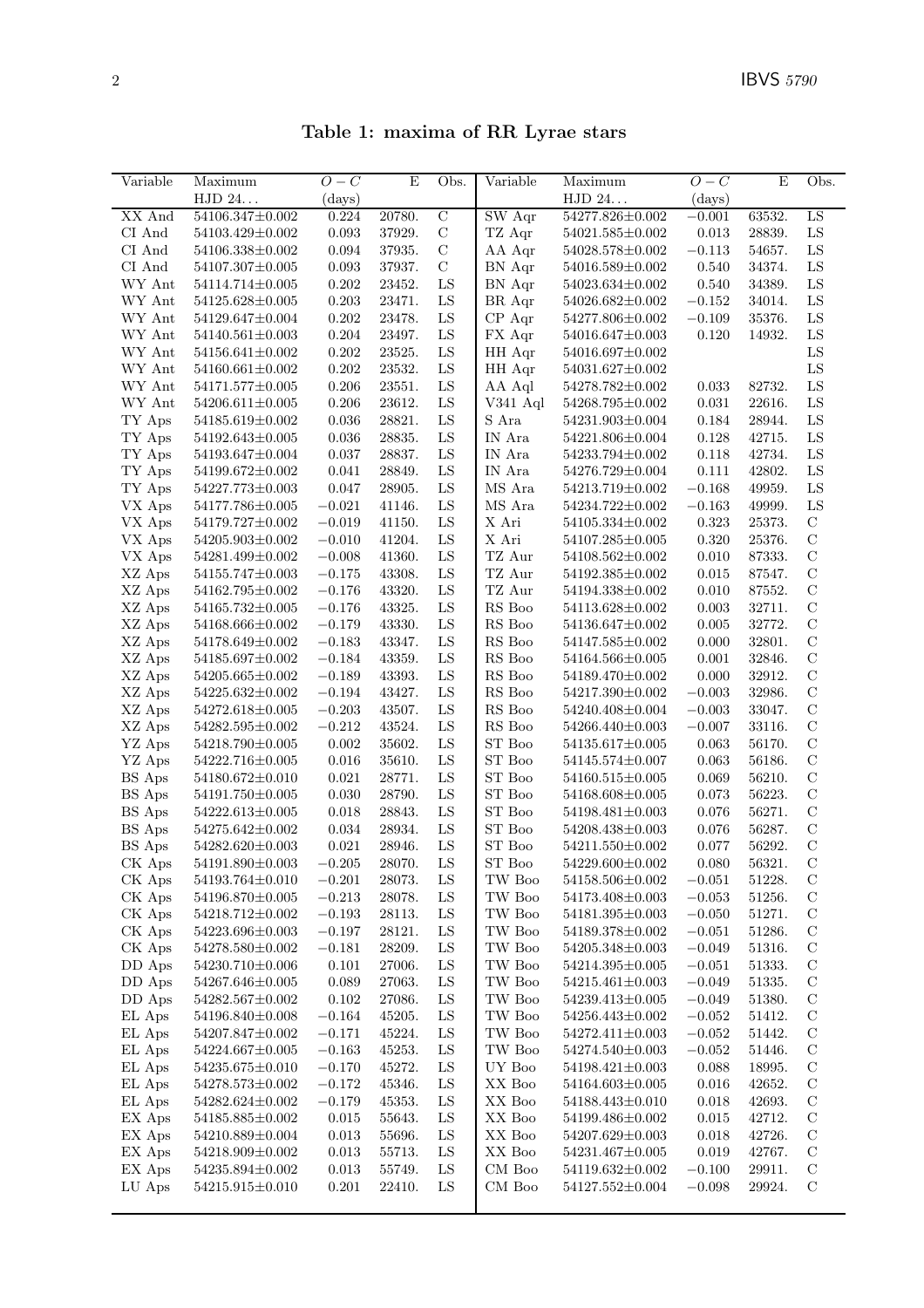| Variable                | Maximum               | $O-C$     | E      | Obs.           | Variable                   | Maximum               | $O-C$    | E      | Obs.           |
|-------------------------|-----------------------|-----------|--------|----------------|----------------------------|-----------------------|----------|--------|----------------|
|                         | HJD 24                | (days)    |        |                |                            | HJD 24                | (days)   |        |                |
| CM Boo                  | 54130.598±0.005       | $-0.097$  | 29929. | $\overline{C}$ | $R\overline{Z}$ CVn        | 54142.549±0.002       | $-0.170$ | 24319. | $\overline{C}$ |
| CM Boo                  | $54152.528 \pm 0.005$ | $-0.094$  | 29965. | $\mathbf C$    | $\mathbf{R}\mathbf{Z}$ CVn | 54158.436±0.002       | $-0.171$ | 24347. | $\mathbf C$    |
| CM Boo                  | $54155.573{\pm}0.002$ | $-0.095$  | 29970. | $\mathbf C$    | $\mathbf{R}\mathbf{Z}$ CVn | 54168.647±0.003       | $-0.173$ | 24365. | $\mathbf C$    |
| CM Boo                  | $54172.625 \pm 0.002$ | $-0.097$  | 29998. | $\mathbf C$    | RZ CVn                     | 54171.483±0.002       | $-0.174$ | 24370. | $\mathbf C$    |
| CM Boo                  | 54197.598±0.003       | $-0.096$  | 30039. | $\mathcal{C}$  | RZ CVn                     | $54187.377 \pm 0.005$ | $-0.168$ | 24398. | $\mathbf C$    |
| CM Boo                  | 54205.514±0.002       | $-0.098$  | 30052. | $\mathbf C$    | RZ CVn                     | 54196.450±0.002       | $-0.173$ | 24414. | $\mathbf C$    |
| CM Boo                  | 54213.432±0.004       | $-0.098$  | 30065. | $\mathbf C$    | RZ CVn                     | 54213.478±0.004       | $-0.167$ | 24444. | $\mathbf C$    |
| CM Boo                  | $54216.477{\pm}0.005$ | $-0.099$  | 30070. | $\mathbf C$    | RZ CVn                     | 54238.438±0.003       | $-0.174$ | 24488. | $\mathbf C$    |
| CM Boo                  | 54227.443±0.002       | $-0.096$  | 30088. | $\mathbf C$    | RZ CVn                     | 54242.413±0.004       | $-0.170$ | 24495. | $\mathbf C$    |
| CM Boo                  | 54238.405±0.003       | $-0.097$  | 30106. | $\mathbf C$    | RZ CVn                     | $54259.431 \pm 0.005$ | $-0.175$ | 24525. | $\mathbf C$    |
| U Cae                   | 54102.740±0.004       | $-0.100$  | 47138. | LS             | SS CVn                     | $54119.633\pm0.005$   | 0.134    | 30295. | $\mathbf C$    |
| U Cae                   | 54108.617±0.002       |           |        | LS             | SS CVn                     | 54120.584±0.005       | 0.128    | 30297. | $\mathbf C$    |
|                         |                       | $-0.100$  | 47152. | LS             | SS CVn                     |                       |          |        | $\mathbf C$    |
| U Cae                   | $54121.635 \pm 0.002$ | $-0.095$  | 47183. |                |                            | $54130.622 \pm 0.005$ | 0.117    | 30318. | $\mathbf C$    |
| U Cae                   | 54126.667±0.002       | $-0.101$  | 47195. | ${\rm LS}$     | $SS$ $\rm CVn$             | 54133.497±0.004       | 0.121    | 30324. |                |
| V Cae                   | 54121.692±0.004       | 0.107     | 34687. | LS             | SS CVn                     | 54141.668±0.010       | 0.157    | 30341. | $\mathbf C$    |
| V Cae                   | 54129.686±0.002       | 0.110     | 34701. | LS             | SS CVn                     | 54168.474±0.002       | 0.166    | 30397. | $\mathbf C$    |
| AH Cam                  | 54105.279±0.003       | $-0.412$  | 41700. | $\mathbf C$    | SS CVn                     | 54189.524±0.003       | 0.161    | 30441. | $\mathbf C$    |
| AH Cam                  | 54106.394±0.002       | $-0.403$  | 41703. | $\mathbf C$    | SS CVn                     | 54199.567±0.004       | 0.155    | 30462. | $\mathbf C$    |
| AH Cam                  | 54107.513±0.005       | $-0.390$  | 41706. | $\mathbf C$    | $SS$ $\rm CVn$             | 54214.378±0.004       | 0.132    | 30493. | $\mathbf C$    |
| AH Cam                  | 54108.261±0.003       | $-0.380$  | 41708. | $\mathbf C$    | ${\rm SS}$ CVn             | 54248.389±0.003       | 0.168    | 30564. | $\mathbf C$    |
| AH Cam                  | 54109.371±0.005       | $-0.376$  | 41711. | $\mathbf C$    | SS CVn                     | 54268.484±0.004       | 0.165    | 30606. | $\mathbf C$    |
| AH Cam                  | 54111.570±0.002       | $-0.389$  | 41717. | $\mathcal{C}$  | UZ CVn                     | $54113.553\pm0.005$   | 0.240    | 39677. | $\mathbf C$    |
| AH Cam                  | $54119.321 \pm 0.002$ | $-0.382$  | 41738. | $\mathcal{C}$  | UZ CVn                     | 54120.529±0.002       | 0.238    | 39687. | $\mathbf C$    |
| AH Cam                  | 54134.419±0.002       | $-0.402$  | 41779. | $\mathbf C$    | UZ CVn                     | $54127.511{\pm}0.002$ | 0.243    | 39697. | $\mathbf C$    |
| $\operatorname{TT}$ Cnc | 54112.399±0.003       | 0.097     | 25145. | $\mathbf C$    | $UZ$ $\hbox{C} {\rm Vn}$   | 54129.603±0.005       | 0.241    | 39700. | $\mathbf C$    |
| TT Cnc                  | 54143.380±0.002       | 0.088     | 25200. | $\mathbf C$    | $UZ$ $\hbox{C} {\rm Vn}$   | 54148.444±0.005       | 0.242    | 39727. | $\mathbf C$    |
| TT Cnc                  | 54183.396±0.005       | 0.099     | 25271. | $\mathbf C$    | UZ CVn                     | 54155.419±0.002       | 0.239    | 39737. | $\mathbf C$    |
| $\rm W~CVn$             | 54121.624±0.002       | $-0.128$  | 59300. | $\mathcal{C}$  | UZ CVn                     | $54157.518 \pm 0.004$ | 0.245    | 39740. | $\mathbf C$    |
| $\rm W$ CVn             | 54147.554±0.005       | $-0.131$  | 59347. | $\mathbf C$    | UZ CVn                     | $54159.611 \pm 0.003$ | 0.245    | 39743. | $\mathbf C$    |
| W CVn                   | 54152.526±0.003       | $-0.125$  | 59356. | $\mathcal{C}$  | UZ CVn                     | $54229.389 \pm 0.004$ | 0.244    | 39843. | $\mathcal{C}$  |
| W CVn                   | 54157.486±0.004       | $-0.131$  | 59365. | $\mathcal{C}$  | AA CMi                     | 54108.512±0.002       | 0.053    | 36807. | $\mathbf C$    |
| $\rm W~CVn$             | 54162.455±0.004       | $-0.128$  | 59374. | $\mathbf C$    | AA CMi                     | 54113.752 $\pm$ 0.002 | 0.053    | 36818. | ${\rm LS}$     |
| W CVn                   | 54188.387±0.003       | $-0.128$  | 59421. | $\mathbf C$    | AA CMi                     | $54115.657 \pm 0.005$ | 0.053    | 36822. | LS             |
| W CVn                   | 54199.423±0.002       | $-0.128$  | 59441. | $\mathbf C$    | AA CMi                     | 54121.374±0.002       | 0.054    | 36834. | $\mathbf C$    |
| W CVn                   | 54215.420±0.005       | $-0.132$  | 59470. | $\mathcal{C}$  | AA CMi                     | 54124.707±0.003       | 0.053    | 36841. | LS             |
| $\rm W~CVn$             | 54236.389±0.004       | $-0.129$  | 59508. | $\mathbf C$    | AA CMi                     | $54135.663 \pm 0.002$ | 0.053    | 36864. | LS             |
| W CVn                   | $54242.456{\pm}0.002$ | $-0.132$  | 59519. | $\mathbf C$    | AA CMi                     | $54136.616 \pm 0.001$ | 0.054    | 36866. | LS             |
| ${\rm Z}$ CVn           | 54095.686±0.007       | 0.291     | 23193. | $\mathbf C$    | AA CMi                     | 54139.473±0.002       | 0.053    | 36872. | $\mathbf C$    |
| Z CVn                   | $54103.536 \pm 0.005$ | $0.295\,$ | 23205. | $\mathcal{C}$  | AA CMi                     | $54142.335 \pm 0.005$ | 0.057    | 36878. | $\mathcal{C}$  |
| Z CVn                   | 54114.648±0.003       | 0.292     | 23222. | $\mathcal{C}$  | AA CMi                     | 54145.667±0.001       | 0.054    | 36885. | LS             |
| Z CVn                   | 54120.535±0.004       | 0.295     | 23231. | $\mathbf C$    | AA CMi                     | 54149.474±0.002       | 0.051    | 36893. | $\mathcal{C}$  |
| Z CVn                   | 54139.490±0.003       | 0.289     | 23260. | $\mathbf C$    | AL CMi                     | 54109.752±0.004       | 0.441    | 31811. | LS             |
| Z CVn                   | 54143.416±0.003       | $0.292\,$ | 23266. | $\mathbf C$    | AL CMi                     | 54114.706±0.003       | 0.440    | 31820. | LS             |
| Z CVn                   | 54194.424±0.005       | 0.302     | 23344. | $\mathbf C$    | AL CMi                     | $54124.620 \pm 0.005$ | 0.445    | 31838. | LS             |
| Z CVn                   | 54198.338±0.005       | 0.293     | 23350. | $\mathcal{C}$  | AL CMi                     | 54141.683±0.002       | 0.442    | 31869. | LS             |
| Z CVn                   | 54211.421±0.002       | 0.300     | 23370. | $\mathcal{C}$  | AL CMi                     | $54146.639 \pm 0.003$ | 0.444    | 31878. | LS             |
| RU CVn                  | 54108.705±0.005       | 0.004     | 34235. | $\mathcal{C}$  | AL CMi                     | 54151.594±0.001       | 0.444    | 31887. | LS             |
| RU CVn                  | 54127.625±0.002       | 0.006     | 34268. | $\mathbf C$    | RV Cap                     | $54275.761{\pm}0.003$ | $-0.002$ | 45545. | LS             |
| RU CVn                  | $54135.651 \pm 0.004$ | 0.007     | 34282. | $\mathbf C$    | TX Car                     | $54125.624 \pm 0.005$ | 0.123    | 49172. | LS             |
| RU CVn                  | 54181.513±0.002       | 0.009     | 34362. | $\mathbf C$    | TX Car                     | 54134.645±0.002       | 0.127    | 49187. | LS             |
| RU CVn                  | 54196.417±0.002       | 0.008     | 34388. | $\mathcal{C}$  | TX Car                     | $54137.654 \pm 0.002$ | 0.130    | 49192. | LS             |
| RU CVn                  | 54200.432±0.004       | 0.011     | 34395. | $\mathcal{C}$  | TX Car                     | 54140.659±0.002       | 0.129    | 49197. | LS             |
| ${\rm RU}$ CVn          | 54235.400 $\pm$ 0.002 | 0.010     | 34456. | $\mathcal{C}$  | TX Car                     | $54146.670{\pm}0.003$ | 0.129    | 49207. | LS             |
| RU CVn                  | 54243.424±0.002       | 0.009     | 34470. | $\mathbf C$    | TX Car                     | 54152.674±0.002       | 0.121    | 49217. | LS             |
| RU CVn                  | 54259.473±0.003       | 0.007     | 34498. | $\mathbf C$    | TX Car                     | $54161.694\pm0.002$   | 0.124    | 49232. | LS             |
| RZ CVn                  | 54113.613±0.002       | $-0.168$  | 24268. | $\mathcal{C}$  | TX Car                     | 54164.704±0.002       | 0.129    | 49237. | LS             |
| RZ CVn                  | $54121.557 \pm 0.002$ | $-0.168$  | 24282. | $\mathcal{C}$  | TX Car                     | $54167.707 \pm 0.004$ | 0.126    | 49242. | LS             |
| RZ CVn                  | 54130.628±0.003       | $-0.175$  | 24298. | $\mathcal{C}$  | TX Car                     | 54179.724±0.002       | 0.120    | 49262. | LS             |
|                         |                       |           |        |                |                            |                       |          |        |                |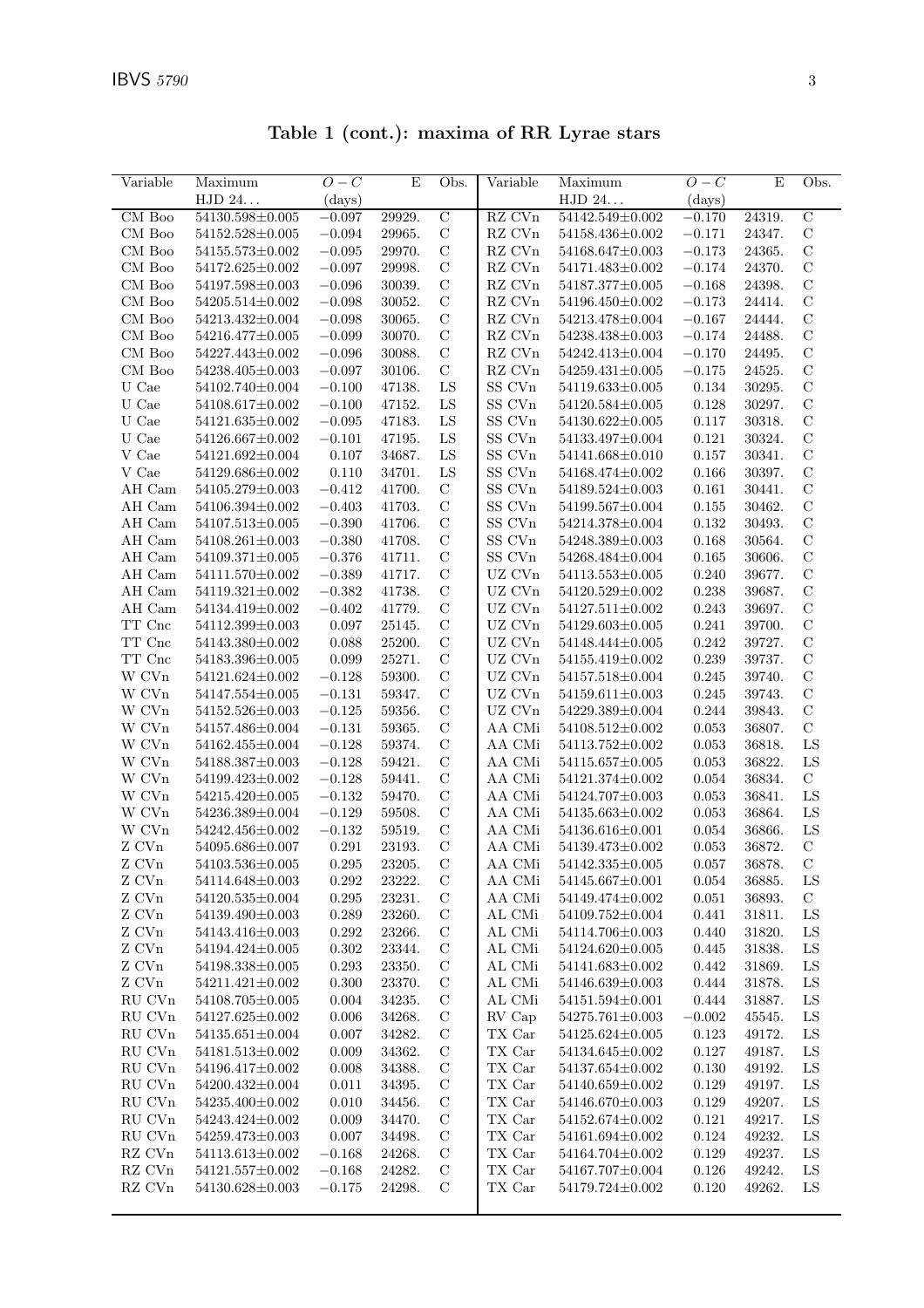Table 1 (cont.): maxima of RR Lyrae stars

| Variable                 | Maximum                            | $O-C$                | E                | Obs.        | Variable                                 | Maximum                            | $O-C$                | E                | Obs.                         |
|--------------------------|------------------------------------|----------------------|------------------|-------------|------------------------------------------|------------------------------------|----------------------|------------------|------------------------------|
|                          | HJD 24                             | $\rm (days)$         |                  |             |                                          | ${\rm HJD}$ 24.                    | (days)               |                  |                              |
| TX Car                   | 54185.744±0.003                    | 0.129                | 49272.           | LS          | $V671$ Cen                               | 54199.794±0.010                    | $-0.017$             | 45240.           | LS                           |
| TX Car                   | 54191.752±0.002                    | 0.126                | 49282.           | LS          | $V671$ Cen                               | 54213.818±0.004                    | 0.002                | 45272.           | LS                           |
| TX Car                   | $54196.561 \pm 0.002$              | 0.126                | 49290.           | ${\rm LS}$  | $V671$ Cen                               | 54228.625±0.003                    | $-0.072$             | 45306.           | LS                           |
| TX Car                   | 54199.566±0.002                    | 0.125                | 49295.           | $_{\rm LS}$ | V671 Cen                                 | 54235.633±0.004                    | $-0.067$             | 45322.           | LS                           |
| TX Car                   | 54217.599±0.003                    | 0.124                | 49325.           | LS          | RX Cet                                   | 54054.649±0.002                    | 0.187                | 24279.           | LS                           |
| TX Car                   | $54220.601 \pm 0.002$              | 0.120                | 49330.           | LS          | UU Cet                                   | 54018.576±0.005                    | $-0.128$             | 21136.           | LS                           |
| TX Car                   | 54223.610±0.003                    | 0.123                | 49335.           | LS          | UU Cet                                   | 54024.635±0.003                    | $-0.130$             | 21146.           | LS                           |
| TX Car                   | 54226.613±0.005                    | 0.121                | 49340.           | LS          | RT Col                                   | 54112.630±0.004                    | $-0.251$             | 49075.           | LS                           |
| TX Car                   | $54232.631 \pm 0.003$              | 0.127                | 49350.           | ${\rm LS}$  | $\mathop{\rm RT}$ Col                    | 54120.678±0.002                    | $-0.252$             | 49090.           | LS                           |
| EE Car                   | 54103.703±0.004                    | 0.009                | 43539.           | ${\rm LS}$  | $\mathop{\rm RT}$ Col                    | 54127.655±0.002                    | $-0.251$             | 49103.           | LS                           |
| EE Car                   | 54118.635±0.003                    | 0.009                | 43561.           | LS          | RW Col                                   | 54113.616±0.001                    | 0.054                | 49704.           | LS                           |
| EE Car                   | $54120.661 \pm 0.002$              | $-0.001$             | 43564.           | LS          | RW Col                                   | 54131.623±0.002                    | 0.067                | 49738.           | LS                           |
| EE Car                   | $54126.774 \pm 0.004$              | 0.004                | 43573.           | LS          | RW Col                                   | 54137.628±0.003                    | 0.251                | 49749.           | ${\rm LS}$                   |
| EE Car                   | 54128.811±0.005                    | 0.004                | 43576.           | LS          | RX Col                                   | 54108.805±0.004                    | 0.105                | 42583.           | LS                           |
| EE Car                   | $54135.601 \pm 0.005$              | 0.007                | 43586.           | LS          | $\mathop{\rm RY}\nolimits$ Col           | 54109.727±0.004                    | $-0.143$             | 41347.           | LS                           |
| EE Car                   | 54139.673±0.002                    | 0.007                | 43592.           | LS          | RY Col                                   | 54110.690±0.010                    | $-0.137$             | 41349.           | LS                           |
| EE Car                   | 54160.715±0.002                    | 0.009                | 43623.           | LS          | RY Col                                   | 54121.696±0.002                    | $-0.145$             | 41372.           | LS                           |
| EE Car                   | $54162.751 \pm 0.002$              | 0.009                | 43626.           | LS          | S Com                                    | 54105.656±0.002                    | $-0.096$             | 22931.           | $\mathbf C$                  |
| EE Car                   | 54164.786±0.007                    | 0.008                | 43629.           | LS          | S Com                                    | 54118.562±0.003                    | $-0.095$             | 22953.           | $\mathbf C$                  |
| EE Car                   | 54166.822±0.005                    | 0.008                | 43632.           | $_{\rm LS}$ | S Com                                    | 54131.469±0.005                    | $-0.093$             | 22975.           | $\mathbf C$                  |
| EE Car                   | 54168.857±0.002                    | 0.007                | 43635.           | LS          | S Com                                    | 54141.437±0.004                    | $-0.097$             | 22992.           | $\mathbf C$                  |
| EE Car                   | $54192.615 \pm 0.005$              | 0.010                | 43670.           | ${\rm LS}$  | S Com                                    | $54145.541 \pm 0.003$              | $-0.100$             | 22999.           | $\mathbf C$                  |
| EE Car                   | 54207.542±0.006                    | 0.006                | 43692.           | LS          | S Com                                    | 54148.479±0.005                    | $-0.094$             | 23004.           | $\mathbf C$                  |
| EE Car                   | 54209.586±0.005                    | 0.014                | 43695.           | LS          | S Com                                    | 54168.420±0.002                    | $-0.098$             | 23038.           | $\mathcal{C}$                |
| IU Car                   | $54110.650 \pm 0.010$              | 0.244                | 16842.           | LS          | S Com                                    | 54209.480±0.002                    | $-0.099$             | 23108.           | $\mathbf C$                  |
| IU Car                   | 54121.708±0.002                    | 0.245                | 16857.           | ${\rm LS}$  | ST Com                                   | 54128.572±0.005                    | $-0.029$             | 18206.           | $\mathbf C$<br>$\mathcal{C}$ |
| IU Car<br>IU Car         | 54124.652±0.002<br>54132.766±0.004 | 0.241<br>0.246       | 16861.<br>16872. | LS<br>LS    | ST Com<br>ST Com                         | 54134.568±0.005<br>54155.529±0.004 | $-0.022$<br>$-0.024$ | 18216.<br>18251. | $\mathbf C$                  |
| IU Car                   | $54152.667 \pm 0.001$              | 0.244                | 16899.           | LS          | ST Com                                   | 54206.434±0.002                    | $-0.028$             | 18336.           | $\mathbf C$                  |
| IU Car                   | 54158.566±0.002                    | 0.246                | 16907.           | LS          | ST Com                                   | 54212.425±0.002                    | $-0.026$             | 18346.           | $\mathcal{C}$                |
| IU Car                   | 54163.728±0.003                    | 0.248                | 16914.           | LS          | ST Com                                   | 54230.393±0.005                    | $-0.026$             | 18376.           | $\mathcal{C}$                |
| IU Car                   | 54166.674±0.005                    | 0.245                | 16918.           | ${\rm LS}$  | ${\rm ST}$ Com                           | 54236.381±0.004                    | $-0.027$             | 18386.           | $\mathcal{C}$                |
| IU Car                   | 54172.574±0.001                    | 0.248                | 16926.           | LS          | WW CrA                                   | 54217.827±0.002                    | $-0.039$             | 40986.           | LS                           |
| IU Car                   | 54200.586±0.005                    | 0.248                | 16964.           | LS          | WW CrA                                   | 54231.806±0.002                    | $-0.047$             | 41011.           | LS                           |
| BI Cen                   | 54103.820±0.003                    | 0.039                | 38425.           | LS          | WW CrA                                   | 54272.664±0.005                    | $-0.031$             | 41084.           | LS                           |
| $\rm BI$ Cen             | 54136.883±0.002                    | 0.020                | 38498.           | LS          | V413 CrA                                 | 54237.797±0.008                    | 0.044                | 21613.           | LS                           |
| BI Cen                   | 54141.868±0.004                    | 0.020                | 38509.           | LS          | V592 CrA                                 | 54233.740±0.002                    | 0.192                | 39131.           | LS                           |
| $\rm BI$ Cen             | 54161.815±0.002                    | 0.027                | 38553.           | ${\rm LS}$  | TV CrB                                   | 54156.625±0.005                    | 0.030                | 38552.           | $\mathbf C$                  |
| $\rm BI$ Cen             | $54163.627{\pm}0.001$              | $0.026\,$            | 38557.           | ${\rm LS}$  | $\operatorname{TV}$ $\operatorname{CrB}$ | $54159.546 \pm 0.003$              | $0.028\,$            | 38557.           | $\mathcal{C}$                |
| BI Cen                   | $54168.619 \pm 0.002$              | 0.033                | 38568.           | LS          | TV CrB                                   | $54163.631\pm0.003$                | 0.020                | 38564.           | $\mathcal{C}$                |
| BI Cen                   | 54173.608±0.002                    | 0.037                | 38579.           | LS          | TV CrB                                   | 54231.449±0.002                    | 0.023                | 38680.           | $\mathcal{C}$                |
| BI Cen                   | $54178.593\pm0.002$                | 0.037                | 38590.           | LS          | TV CrB                                   | 54248.408±0.004                    | 0.028                | 38709.           | $\mathcal{C}$                |
| BI Cen                   | 54188.567±0.005                    | 0.041                | 38612.           | LS          | W Crt                                    | 54125.759±0.005                    | $-0.019$             | 35148.           | LS                           |
| BI Cen                   | 54193.548±0.002                    | 0.037                | 38623.           | LS          | $\ensuremath{\text{W}}$ Crt              | 54130.700±0.002                    | $-0.022$             | 35160.           | LS                           |
| BI Cen                   | 54216.643±0.002                    | 0.020                | 38674.           | LS          | W Crt                                    | 54132.761±0.002                    | $-0.021$             | 35165.           | LS                           |
| BI Cen                   | 54217.553±0.002                    | $\,0.023\,$          | 38676.           | LS          | W Crt                                    | 54144.709±0.002                    | $-0.021$             | 35194.           | LS                           |
| BI Cen                   | 54280.560±0.003                    | 0.038                | 38815.           | LS          | W Crt                                    | 54153.773±0.002                    | $-0.022$             | 35216.           | LS                           |
| V499 Cen                 | 54149.747±0.004                    | 0.025                | 24987.           | LS          | W Crt                                    | 54156.658±0.002                    | $-0.021$             | 35223.           | LS                           |
| V499 Cen                 | 54161.737±0.002                    | 0.027                | 25010.           | LS          | W Crt                                    | 54181.789±0.003                    | $-0.023$             | 35284.           | LS                           |
| V499 Cen                 | 54163.822±0.002                    | 0.027                | 25014.           | LS          | W Crt                                    | 54196.624±0.002                    | $-0.020$             | 35320.           | LS                           |
| $V499$ Cen               | $54172.684\pm0.002$                | 0.028                | 25031.           | LS          | $\bold{X}$ Crt                           | 54132.725±0.003                    | 0.070                | 16831.           | LS                           |
| $V499$ Cen               | 54184.671±0.003                    | 0.028                | 25054.           | LS          | $\bold{X}$ Crt                           | 54143.713±0.004                    | 0.065                | 16846.           | LS                           |
| V499 Cen                 | 54207.604±0.005                    | 0.027                | 25098.           | LS          | $\mathbf X$ Crt                          | 54151.778±0.002                    | 0.069                | 16857.           | LS                           |
| $V499$ Cen               | 54218.550±0.002                    | 0.028                | 25119.           | LS          | $\mathbf X$ Crt                          | 54173.747±0.004                    | 0.053                | 16887.           | ${\rm LS}$                   |
| V499 Cen                 | 54268.585±0.003                    | 0.027                | 25215.           | LS          | X Crt                                    | 54198.676±0.005                    | 0.066                | 16921.           | LS                           |
| $V671$ Cen               | 54174.867±0.002                    | 0.003                | 45183.           | LS          | $\mathbf X$ Crt                          | 54209.672±0.005                    | 0.069                | 16936.           | LS                           |
| $V671$ Cen<br>$V671$ Cen | 54178.759±0.002<br>54189.672±0.005 | $-0.044$<br>$-0.072$ | 45192.<br>45217. | LS<br>LS    | SW Cru<br>SW Cru                         | 54107.815±0.003<br>54135.670±0.003 | 0.064<br>0.057       | 85659.<br>85744. | LS<br>LS                     |
|                          |                                    |                      |                  |             |                                          |                                    |                      |                  |                              |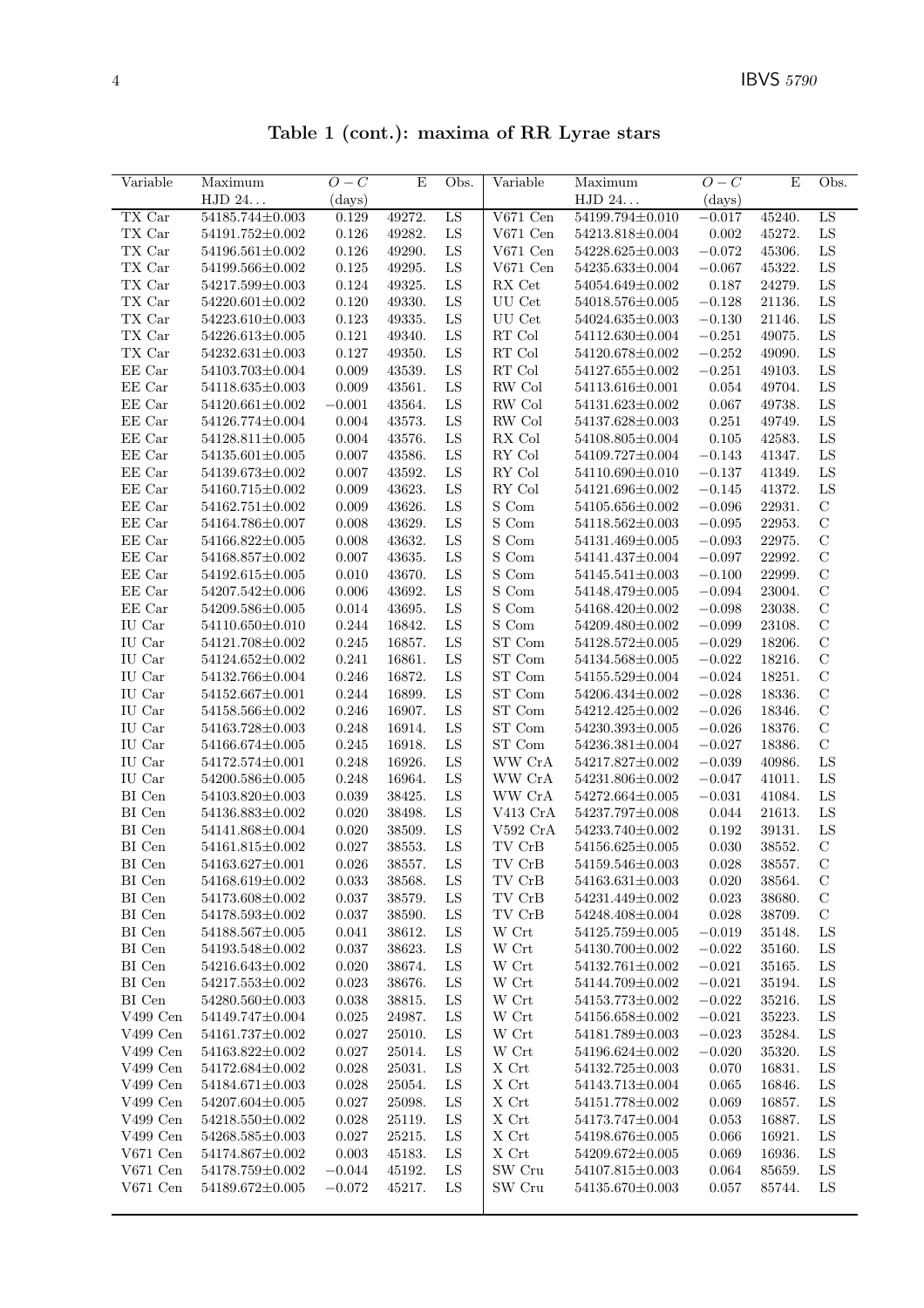| $\overline{\text{Variable}}$ | Maximum                            | $O-C$                  | $\mathbf E$      | Obs.          | Variable                       | Maximum                                  | $O-C$                | $\mathbf E$      | Obs.                          |
|------------------------------|------------------------------------|------------------------|------------------|---------------|--------------------------------|------------------------------------------|----------------------|------------------|-------------------------------|
|                              | HJD 24                             | (days)                 |                  |               |                                | HJD 24                                   | (days)               |                  |                               |
| SW Cru                       | 54181.570±0.010                    | 0.068                  | 85884.           | LS            | BC Dra                         | $54215.571 \pm 0.010$                    | 0.082                | 16589.           | $\overline{C}$                |
| SW Cru                       | 54183.860±0.005                    | 0.064                  | 85891.           | ${\rm LS}$    | $\operatorname{BC}$ Dra        | 54218.444±0.005                          | 0.076                | 16593.           | $\mathbf C$                   |
| SW Cru                       | 54196.649±0.010                    | 0.069                  | 85930.           | ${\rm LS}$    | $\operatorname{BC}$ Dra        | 54236.439±0.010                          | 0.082                | 16618.           | $\mathbf C$                   |
| SW Cru                       | 54219.589±0.004                    | 0.065                  | 86000.           | LS            | BC Dra                         | 54272.423±0.004                          | 0.087                | 16668.           | $\mathcal C$                  |
| SW Cru                       | 54220.570±0.010                    | 0.062                  | 86003.           | LS            | BC Dra                         | $54277.459 \pm 0.004$                    | 0.086                | 16675.           | $\mathcal{C}$                 |
| SW Cru                       | $54221.552 \pm 0.005$              | 0.061                  | 86006.           | LS            | BD Dra                         | 54107.569±0.005                          | 0.735                | 20936.           | $\mathcal C$                  |
| SW Cru                       | 54223.525±0.010                    | 0.067                  | 86012.           | LS            | BD Dra                         | $54114.655 \pm 0.003$                    | 0.753                | 20948.           | $\mathcal C$                  |
| SW Cru                       | 54224.506±0.005                    | 0.065                  | 86015.           | LS            | BD Dra                         | $54120.535 \pm 0.005$                    | 0.742                | 20958.           | $\mathcal C$                  |
| SW Cru                       | 54225.489±0.005                    | 0.065                  | 86018.           | LS            | BD Dra                         | 54127.570±0.002                          | 0.709                | 20970.           | $\mathbf C$                   |
| SW Cru                       | $54227.780{\pm}0.004$              | 0.061                  | 86025.           | LS            | BD Dra                         | 54133.494±0.002                          | 0.742                | 20980.           | $\mathbf C$                   |
| SW Cru                       | $54278.589 \pm 0.005$              | 0.064                  | 86180.           | LS            | BD Dra                         | 54189.449±0.004                          | 0.737                | 21075.           | $\mathcal C$                  |
| SW Cru                       | 54281.537±0.004                    | 0.062                  | 86189.           | LS            | BD Dra                         | 54192.393±0.005                          | 0.736                | 21080.           | $\mathbf C$                   |
| SW Cru                       | $54282.524 \pm 0.005$              | 0.066                  | 86192.           | LS            | BD Dra                         | $54193.555 \pm 0.003$                    | 0.720                | 21082.           | $\mathbf C$                   |
| UY Cyg                       | 54269.475±0.003                    | 0.052                  | 56778.           | $\mathbf C$   | BD Dra                         | 54219.474±0.005                          | 0.720                | 21126.           | $\mathcal{C}$                 |
| UY Cyg                       | 54274.523±0.003                    | 0.054                  | 56787.           | $\mathbf C$   | BK Dra                         | 54273.444±0.002                          | $-0.154$             | 48558.           | $\mathbf C$                   |
| UY Cyg                       | 54278.445±0.005                    | 0.051                  | 56794.           | $\mathbf C$   | BT Dra                         | $54148.547 \pm 0.005$                    | $-0.008$             | 39774.           | $\mathcal C$                  |
| V939 $Cyg$ <sup>1</sup>      | $54235.542 \pm 0.002$              | 0.024                  | 11475.           | $\mathbf C$   | BT Dra                         | 54164.440±0.002                          | $-0.009$             | 39801.           | $\mathcal C$                  |
| RT Dor                       | 54103.707±0.002                    | $-0.043$               | 48332.           | LS            | BT Dra                         | 54207.409±0.003                          | $-0.013$             | 39874.           | $\mathbf C$                   |
| RT Dor                       | 54114.813±0.005                    | $-0.042$               | 48355.           | LS            | BT Dra                         | 54217.415±0.002                          | $-0.015$             | 39891.           | $\mathcal C$                  |
| VW Dor                       | $54103.671 \pm 0.002$              | $-0.082$               | 27557.           | LS            | BT Dra                         | 54230.370±0.002                          | $-0.010$             | 39913.           | $\mathbf C$                   |
| VW Dor                       | $54111.663{\pm}0.002$              | $-0.078$               | 27571.           | LS            | BT Dra                         | 54237.442±0.005                          | $-0.002$             | 39925.           | $\mathbf C$                   |
| VW Dor                       | 54115.656±0.002                    | $-0.080$               | 27578.           | LS            | BT Dra                         | 54240.379±0.005                          | $-0.009$             | 39930.<br>39976. | $\mathcal{C}$<br>$\mathcal C$ |
| VW Dor<br>VW Dor             | 54127.640±0.002<br>54132.774±0.002 | $-0.078$<br>$-0.080\,$ | 27599.<br>27608. | LS<br>LS      | BT Dra<br>RR Gem               | 54267.455±0.002<br>$54108.526 \pm 0.002$ | $-0.012$<br>$-0.363$ |                  | $\mathbf C$                   |
| VW Dor                       | 54139.622±0.004                    | $-0.079$               | 27620.           | ${\rm LS}$    | $\ensuremath{\mathsf{RR}}$ Gem | $54113.297{\pm}0.003$                    | $-0.359$             | 32095.<br>32107. | $\mathcal{C}$                 |
| VW Dor                       | 54159.590±0.002                    | $-0.083$               | 27655.           | LS            | RR Gem                         | $54136.338{\pm}0.002$                    | $-0.362$             | 32165.           | $\mathbf C$                   |
| VW Dor                       | 54163.586±0.001                    | $-0.081$               | 27662.           | LS            | SZ Gem                         | 54109.514±0.002                          | $-0.053$             | 53709.           | $\mathbf C$                   |
| VW Dor                       | $54167.583 \pm 0.002$              | $-0.078$               | 27669.           | LS            | GI Gem                         | 54136.440±0.002                          | 0.071                | 54908.           | $\mathbf C$                   |
| VW Dor                       | 54183.556±0.002                    | $-0.082$               | 27697.           | LS            | GI Gem                         | 54149.437±0.004                          | 0.070                | 54938.           | $\mathbf C$                   |
| VW Dor                       | 54191.546±0.001                    | $-0.081$               | 27711.           | LS            | RW Gru                         | $54275.826 \pm 0.002$                    | $-0.136$             | 36190.           | LS                            |
| VW Dor                       | 54199.542±0.003                    | $-0.073$               | 27725.           | LS            | $\operatorname{TW}$ Her        | 54194.550±0.002                          | $-0.010$             | 81705.           | $\mathbf C$                   |
| ${\rm RW}$ Dra               | 54193.606±0.003                    | 0.198                  | 33451.           | $\mathbf C$   | TW Her                         | 54218.526±0.002                          | $-0.011$             | 81765.           | $\mathbf C$                   |
| RW Dra                       | $54209.509{\pm}0.004$              | 0.156                  | 33487.           | $\mathbf C$   | TW Her                         | $54266.477 \pm 0.003$                    | $-0.012$             | 81885.           | $\mathbf C$                   |
| RW Dra                       | 54217.486±0.002                    | 0.161                  | 33505.           | $\mathcal{C}$ | TW Her                         | 54268.474±0.005                          | $-0.013$             | 81890.           | $\mathcal C$                  |
| ${\rm RW}$ Dra               | 54268.449±0.005                    | 0.188                  | 33620.           | $\mathcal{C}$ | TW Her                         | 54274.469±0.002                          | $-0.012$             | 81905.           | $\mathbf C$                   |
| $\rm SU~Dra$                 | $54109.545{\pm}0.002$              | $0.047\,$              | 15456.           | $\mathcal{C}$ | TW Her                         | 54276.466±0.002                          | $-0.013$             | 81910.           | $\mathbf C$                   |
| $\rm SU~Dra$                 | $54111.524 \pm 0.005$              | 0.044                  | 15459.           | $\mathcal{C}$ | VX Her                         | $54172.621 \pm 0.002$                    | $-0.406$             | 71200.           | $\mathbf C$                   |
| SU Dra                       | 54131.343±0.002                    | 0.051                  | 15489.           | $\mathbf C$   | VX Her                         | $54188.561 \pm 0.002$                    | $-0.405$             | 71235.           | $\mathbf C$                   |
| SU Dra                       | $54135.304{\pm}0.003$              | $0.049\,$              | 15495.           | $\mathcal{C}$ | VX Her                         | $54219.524\pm0.005$                      | $-0.407$             | 71303.           | $\mathcal{C}$                 |
| SU Dra                       | 54164.362±0.002                    | 0.049                  | 15539.           | $\mathcal{C}$ | VX Her                         | 54261.415±0.004                          | $-0.410$             | 71395.           | $\mathcal{C}$                 |
| SU Dra                       | 54168.325±0.003                    | 0.049                  | 15545.           | $\mathbf C$   | VX Her                         | 54271.432±0.002                          | $-0.411$             | 71417.           | $\mathcal{C}$                 |
| $\rm SU~Dra$                 | 54228.423±0.003                    | 0.049                  | 15636.           | $\mathcal{C}$ | VX Her                         | 54276.444±0.004                          | $-0.408$             | 71428.           | $\mathcal{C}$                 |
| $\rm SW$ Dra                 | 54129.358±0.002                    | 0.059                  | 48984.           | $\mathbf C$   | VZ Her                         | $54210.531{\pm}0.002$                    | 0.060                | 39565.           | $\mathcal C$                  |
| SW Dra                       | 54134.488±0.006                    | 0.062                  | 48993.           | $\mathbf C$   | VZ Her                         | 54240.476±0.003                          | 0.063                | 39633.           | $\mathbf C$                   |
| SW Dra                       | 54137.330±0.002                    | 0.055                  | 48998.           | $\mathcal{C}$ | VZ Her                         | 54266.455±0.002                          | 0.062                | 39692.           | $\mathcal{C}$                 |
| SW Dra                       | 54141.323±0.005                    | 0.060                  | 49005.           | $\mathcal{C}$ | VZ Her                         | 54277.465±0.005                          | 0.064                | 39717.           | $\mathcal{C}$                 |
| SW Dra                       | 54162.399±0.005                    | 0.059                  | 49042.           | $\mathbf C$   | VZ Her                         | 54281.428±0.003                          | 0.064                | 39726.           | $\mathcal{C}$                 |
| SW Dra                       | 54187.461±0.003                    | 0.055                  | 49086.           | $\mathcal{C}$ | AG Her                         | 54219.362±0.010                          | $-0.013$             | 40892.           | $\mathcal{C}$                 |
| SW Dra                       | 54207.401±0.004                    | 0.057                  | 49121.           | $\mathbf C$   | AR Her                         | $54164.577 \pm 0.002$                    | 0.203                | 27041.           | $\mathcal{C}$                 |
| SW Dra                       | 54211.389±0.002                    | 0.057                  | 49128.           | $\mathbf C$   | AR Her                         | 54188.549±0.003                          | 0.203                | 27092.           | $\mathcal{C}$                 |
| SW Dra                       | 54215.382±0.003                    | 0.062                  | 49135.           | $\mathcal{C}$ | AR Her                         | 54196.546±0.003                          | 0.210                | 27109.           | $\mathcal{C}$                 |
| XZ Dra                       | 54219.500 $\pm$ 0.005              | $-0.114$               | 25795.           | $\mathcal{C}$ | DL Her                         | 54218.494±0.005                          | 0.024                | 27061.           | $\mathbf C$                   |
| XZ Dra                       | 54221.407±0.004                    | $-0.113$               | 25799.           | $\mathbf C$   | DL Her                         | $54241.587{\pm}0.005$                    | 0.044                | 27100.           | $\mathcal{C}$                 |
| BC Dra                       | $54102.601 \pm 0.006$              | 0.085                  | 16432.           | $\mathbf C$   | SV Hya                         | 54151.859±0.003                          | 0.113                | 30997.           | LS                            |
| $\rm BC~Dra$                 | 54112.675±0.010                    | 0.085                  | 16446.           | $\mathbf C$   | SV Hya                         | $54174.593\pm0.001$                      | $-0.123$             | 31045.           | LS                            |
| BC Dra                       | 54133.535±0.006                    | 0.077                  | 16475.           | $\mathcal{C}$ | SV Hya                         | $54213.591 \pm 0.004$                    | 0.113                | 31126.           | LS                            |
| BC Dra                       | 54164.482±0.005                    | 0.083                  | 16518.           | $\mathcal{C}$ | SV Hya                         | 54234.637±0.003                          | 0.103                | 31170.           | LS                            |
| BC Dra                       | 54213.408±0.005                    | 0.077                  | 16586.           | $\mathcal{C}$ | SZ Hya                         | 54103.807±0.002                          | $-0.164$             | 24988.           | LS                            |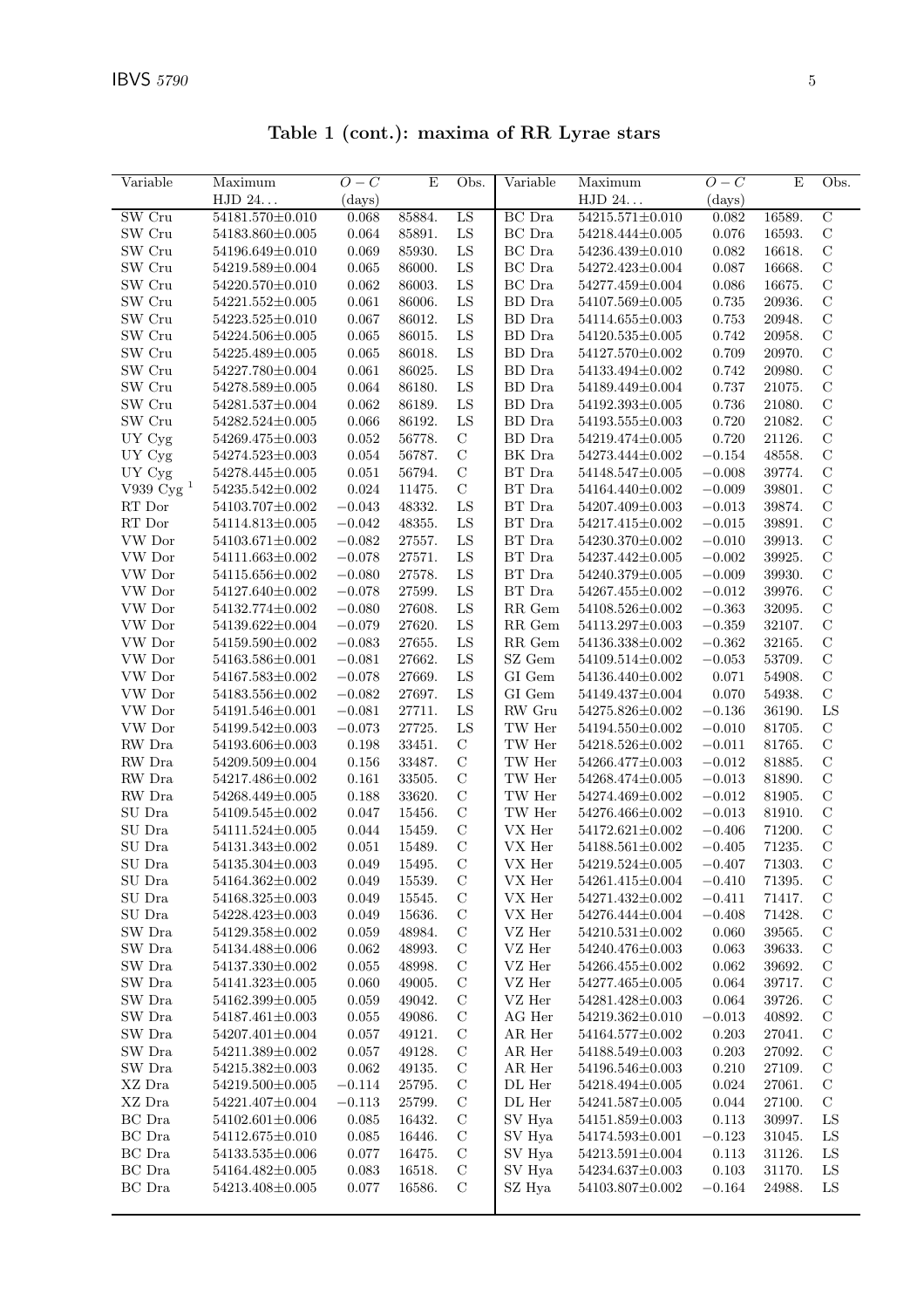Table 1 (cont.): maxima of RR Lyrae stars

| Variable         | Maximum                                  | $O-C$          | $\overline{E}$   | Obs.              | Variable                 | Maximum                                  | $O-C$                | E                | Obs.                |
|------------------|------------------------------------------|----------------|------------------|-------------------|--------------------------|------------------------------------------|----------------------|------------------|---------------------|
|                  | HJD 24                                   | (days)         |                  |                   |                          | HJD 24                                   | $\rm (days)$         |                  |                     |
| SZ Hya           | 54114.498±0.005                          | $-0.217$       | 25008.           | $\mathcal{C}$     | FX Hya                   | 54226.573±0.002                          | 0.024                | 47883.           | LS                  |
| SZ Hya           | 54121.536±0.002                          | $-0.164$       | 25021.           | $\mathbf C$       | FX Hya                   | 54241.599±0.003                          | 0.025                | 47919.           | ${\rm LS}$          |
| SZ Hya           | 54123.685±0.002                          | $-0.164$       | 25025.           | ${\rm LS}$        | FY Hya                   | 54152.760±0.002                          | 0.007                | 20519.           | LS                  |
| SZ Hya           | 54128.519±0.002                          | $-0.165$       | 25034.           | $\mathbf C$       | ${\rm FY}$ Hya           | 54173.772 $\pm$ 0.004                    | 0.010                | 20552.           | LS                  |
| SZ Hya           | 54130.668±0.002                          | $-0.165$       | 25038.           | LS                | FY Hya                   | 54215.787±0.002                          | 0.006                | 20618.           | ${\rm LS}$          |
| SZ Hya           | 54138.699±0.005                          | $-0.192$       | 25053.           | ${\rm LS}$        | ${\rm FY}$ Hya           | $54226.614 \pm 0.005$                    | 0.010                | 20635.           | LS                  |
| SZ Hya           | $54142.434\pm0.005$                      | $-0.218$       | 25060.           | $\mathbf C$       | GO Hya                   | $54102.622 \pm 0.008$                    | $-0.074$             | 44707.           | $\mathcal{C}$       |
| SZ Hya           | 54149.472±0.003                          | $-0.164$       | 25073.           | $\mathbf C$       | GO Hya                   | $54111.525 \pm 0.007$                    | $-0.081$             | 44721.           | $\mathbf C$         |
| SZ Hya           | 54151.619±0.001                          | $-0.166$       | 25077.           | ${\rm LS}$        | GO Hya                   | 54114.718±0.005                          | $-0.070$             | 44726.           | LS                  |
| SZ Hya           | $54166.617 \pm 0.004$                    | $-0.211$       | 25105.           | ${\rm LS}$        | GO Hya                   | $54121.707{\pm}0.004$                    | $-0.082$             | 44737.           | ${\rm LS}$          |
| SZ Hya           | $54180.625 \pm 0.002$                    | $-0.171$       | 25131.           | LS                | GO Hya                   | 54142.717±0.004                          | $-0.074$             | 44770.           | ${\rm LS}$          |
| SZ Hya           | 54194.557±0.006                          | $-0.207$       | 25157.           | ${\rm LS}$        | GO Hya                   | $54155.441 \pm 0.002$                    | $-0.079$             | 44790.           | $\mathcal{C}$       |
| UU Hya           | 54113.749±0.002                          | $0.027\,$      | 27936.           | ${\rm LS}$        | GO Hya                   | $54165.629 \pm 0.005$                    | $-0.074$             | 44806.           | $_{\rm LS}$         |
| UU Hya           | 54123.713±0.002                          | 0.038          | 27955.           | ${\rm LS}$        | GO Hya                   | 54172.628±0.003                          | $-0.076$             | 44817.           | LS                  |
| UU Hya           | $54144.651 \pm 0.002$                    | 0.021          | 27995.           | ${\rm LS}$        | GO Hya                   | 54179.635±0.005                          | $-0.070$             | 44828.           | LS                  |
| UU Hya           | $54166.671 \pm 0.004$                    | 0.039          | 28037.           | ${\rm LS}$        | GS Hya                   | 54161.682±0.002                          | $-0.085$             | 23663.           | $_{\rm LS}$         |
| UU Hya           | $54176.604 \pm 0.002$                    | 0.018          | 28056.           | LS                | GS Hya                   | 54172.649±0.004                          | $-0.104$             | 23684.           | LS                  |
| UU Hya           | 54197.578±0.003                          | 0.037          | 28096.           | LS                | GS Hya                   | $54228.605 \pm 0.003$                    | $-0.125$             | 23791.           | $_{\rm LS}$         |
| WZ Hya           | $54118.771 \pm 0.004$                    | $-0.011$       | 26950.           | LS                | GS Hya                   | $54272.530 \pm 0.005$                    | $-0.144$             | 23875.           | ${\rm LS}$          |
| WZ Hya           | $54125.771 \pm 0.005$                    | $-0.002$       | 26963.           | LS                | TW Hyi                   | $54103.701 \pm 0.002$                    | 0.009                | 21674.           | LS                  |
| WZ Hya           | $54131.689\pm0.003$                      | 0.002          | 26974.           | ${\rm LS}$        | TW Hyi                   | 54120.585±0.002                          | 0.008                | 21699.           | LS                  |
| WZ Hya           | 54140.828±0.004                          | $-0.001$       | 26991.           | LS                | TW Hyi                   | $54126.659 \pm 0.002$                    | 0.004                | 21708.           | LS                  |
| WZ Hya           | $54145.662{\pm}0.001$                    | $-0.006$       | 27000.           | LS                | TW Hyi                   | 54143.548±0.004                          | 0.008                | 21733.           | LS                  |
| WZ Hya           | $54152.649\pm0.002$                      | $-0.009$       | 27013.           | LS                | V Ind                    | $54275.782 \pm 0.005$                    | $-0.137$             | 29520.           | $_{\rm LS}$         |
| WZ Hya           | 54159.639±0.004                          | $-0.010$       | 27026.           | LS                | RR Leo                   | 54103.608±0.002                          | 0.078                | 23891.           | $\mathcal{C}$       |
| WZ Hya           | 54167.708±0.005                          | $-0.006$       | 27041.           | LS                | RR Leo                   | 54119.445±0.005                          | 0.081                | 23926.           | $\mathbf C$         |
| WZ Hya           | $54180.617 \pm 0.002$                    | $-0.002$       | 27065.           | LS                | RR Leo                   | 54124.419±0.002                          | 0.079                | 23937.           | $\mathbf C$         |
| WZ Hya           | 54194.598±0.002                          | $-0.002$       | 27091.           | ${\rm LS}$        | RR Leo                   | $54129.395 \pm 0.002$                    | 0.078                | 23948.           | $\mathcal{C}$       |
| WZ Hya           | $54208.577 \pm 0.002$                    | $-0.004$       | 27117.           | ${\rm LS}$        | RR Leo                   | $54175.541 \pm 0.002$                    | 0.080                | 24050.           | С                   |
| WZ Hya           | $54209.652 \pm 0.005$                    | $-0.004$       | 27119.           | ${\rm LS}$        | RR Leo                   | $54209.471{\pm}0.003$                    | 0.081                | 24125.           | $\mathcal{C}$       |
| WZ Hya           | $54222.562 \pm 0.005$                    | 0.001          | 27143.           | LS                | RX Leo                   | 54112.607±0.005                          | 0.088                | 27251.           | $\mathcal{C}$       |
| XX Hya           | 54123.716±0.002                          | 0.090          | 28146.           | ${\rm LS}$        | RX Leo                   | $54120.453 \pm 0.005$                    | 0.093                | 27263.           | $\mathbf C$         |
| XX Hya           | $54179.565 \pm 0.001$                    | 0.085          | 28256.           | LS                | RX Leo                   | 54205.388±0.004                          | 0.085                | 27393.           | $\mathcal{C}$       |
| BI Hya           | 54144.656±0.002                          | 0.219          | 49848.           | LS                | SS Leo                   | $54141.636 \pm 0.003$                    | $-0.047$             | 19734.           | $\mathcal{C}$       |
| BI Hya           | $54173.612 \pm 0.002$                    | 0.219          | 49903.           | LS                | SS Leo<br>${\rm SS}$ Leo | 54198.626±0.002                          | $-0.055$             | 19825.           | LS                  |
| BI Hya<br>BI Hya | $54183.615 \pm 0.002$<br>54223.625±0.002 | 0.219<br>0.218 | 49922.<br>49998. | $_{\rm LS}$<br>LS | ${\rm SS}$ Leo           | $54200.503{\pm}0.005$<br>54208.655±0.002 | $-0.057$<br>$-0.047$ | 19828.           | $\mathcal{C}$<br>LS |
|                  | 54127.364±0.005                          | $-0.142$       | 24776.           | $\mathbf C$       | $SS$ Leo $\,$            | 54212.412±0.003                          | $-0.048$             | 19841.<br>19847. | $\mathbf C$         |
| DD Hya           | $54128.362{\pm}0.003$                    | $-0.148$       | 24778.           | $\mathbf C$       | ${\rm SS}$ Leo           | $54213.660 \pm 0.002$                    | $-0.053$             | 19849.           | LS                  |
| DD Hya<br>DG Hya | 54113.849±0.002                          | 0.075          | 39764.           | LS                | ST Leo                   | 54141.493±0.002                          | $-0.020$             | 54852.           | $\mathcal{C}$       |
| DG Hya           | $54126.674 \pm 0.002$                    | 0.000          | 39794.           | LS                | ST Leo                   | $54159.656 \pm 0.003$                    | $-0.020$             | 54890.           | $\mathcal{C}$       |
| DG Hya           | 54138.735±0.002                          | 0.022          | 39822.           | LS                | SW Leo                   | 54130.743±0.002                          | $-0.055$             | 48688.           | LS                  |
| DG Hya           | 54141.754±0.002                          | 0.031          | 39829.           | LS                | SW Leo                   | 54145.702±0.002                          | $-0.058$             | 48715.           | LS                  |
| DH Hya           | 54111.789±0.002                          | 0.062          | 46903.           | LS                | SW Leo                   | 54150.690±0.002                          | $-0.057$             | 48724.           | LS                  |
| DH Hya           | 54115.696±0.002                          | 0.057          | 46911.           | ${\rm LS}$        | SW Leo                   | $54155.674 \pm 0.002$                    | $-0.060$             | 48733.           | LS                  |
| DH Hya           | $54138.681 \pm 0.002$                    | 0.060          | 46958.           | LS                | SW Leo                   | $54200.561 \pm 0.002$                    | $-0.060$             | 48814.           | LS                  |
| DH Hya           | 54157.754 $\pm$ 0.005                    | 0.062          | 46997.           | ${\rm LS}$        | SW Leo                   | 54205.550±0.003                          | $-0.058$             | 48823.           | $_{\rm LS}$         |
| DH Hya           | $54183.671 \pm 0.003$                    | 0.062          | 47050.           | LS                | $\operatorname{SZ}$ Leo  | 54140.868±0.004                          | $-0.112$             | 16241.           | $_{\rm LS}$         |
| IK Hya           | 54188.759±0.010                          | $-0.151$       | 24196.           | LS                | SZ Leo                   | 54147.813±0.005                          | $-0.110$             | 16254.           | LS                  |
| IK Hya           | $54235.549 \pm 0.005$                    | $-0.161$       | 24268.           | LS                | SZ Leo                   | 54148.874±0.005                          | $-0.117$             | 16256.           | LS                  |
| IV Hya           | $54123.732 \pm 0.002$                    | 0.124          | 20809.           | LS                | SZ Leo                   | $54168.636 \pm 0.005$                    | $-0.115$             | 16293.           | LS                  |
| IV Hya           | 54129.585±0.005                          | 0.029          | 20820.           | LS                | SZ Leo                   | $54176.627 \pm 0.004$                    | $-0.135$             | 16308.           | LS                  |
| IV Hya           | $54156.727 \pm 0.007$                    | 0.134          | 20870.           | LS                | SZ Leo                   | 54183.580±0.003                          | $-0.125$             | 16321.           | LS                  |
| FX Hya           | 54144.774±0.002                          | 0.026          | 47687.           | LS                | $\operatorname{SZ}$ Leo  | 54199.595±0.002                          | $-0.131$             | 16351.           | LS                  |
| FX Hya           | 54149.782±0.002                          | 0.026          | 47699.           | LS                | SZ Leo                   | 54222.529±0.005                          | $-0.162$             | 16394.           | LS                  |
| FX Hya           | 54162.723±0.004                          | 0.029          | 47730.           | LS                | TV Leo                   | 54142.718±0.002                          | 0.106                | 25416.           | LS                  |
| FX Hya           | $54190.682 \pm 0.005$                    | 0.025          | 47797.           | LS                | TV Leo                   | 54148.775±0.002                          | 0.108                | 25425.           | LS                  |
| FX Hya           | 54200.698±0.002                          | 0.025          | 47821.           | LS                | $\operatorname{TV}$ Leo  | 54183.764±0.002                          | 0.108                | 25477.           | LS                  |
|                  |                                          |                |                  |                   |                          |                                          |                      |                  |                     |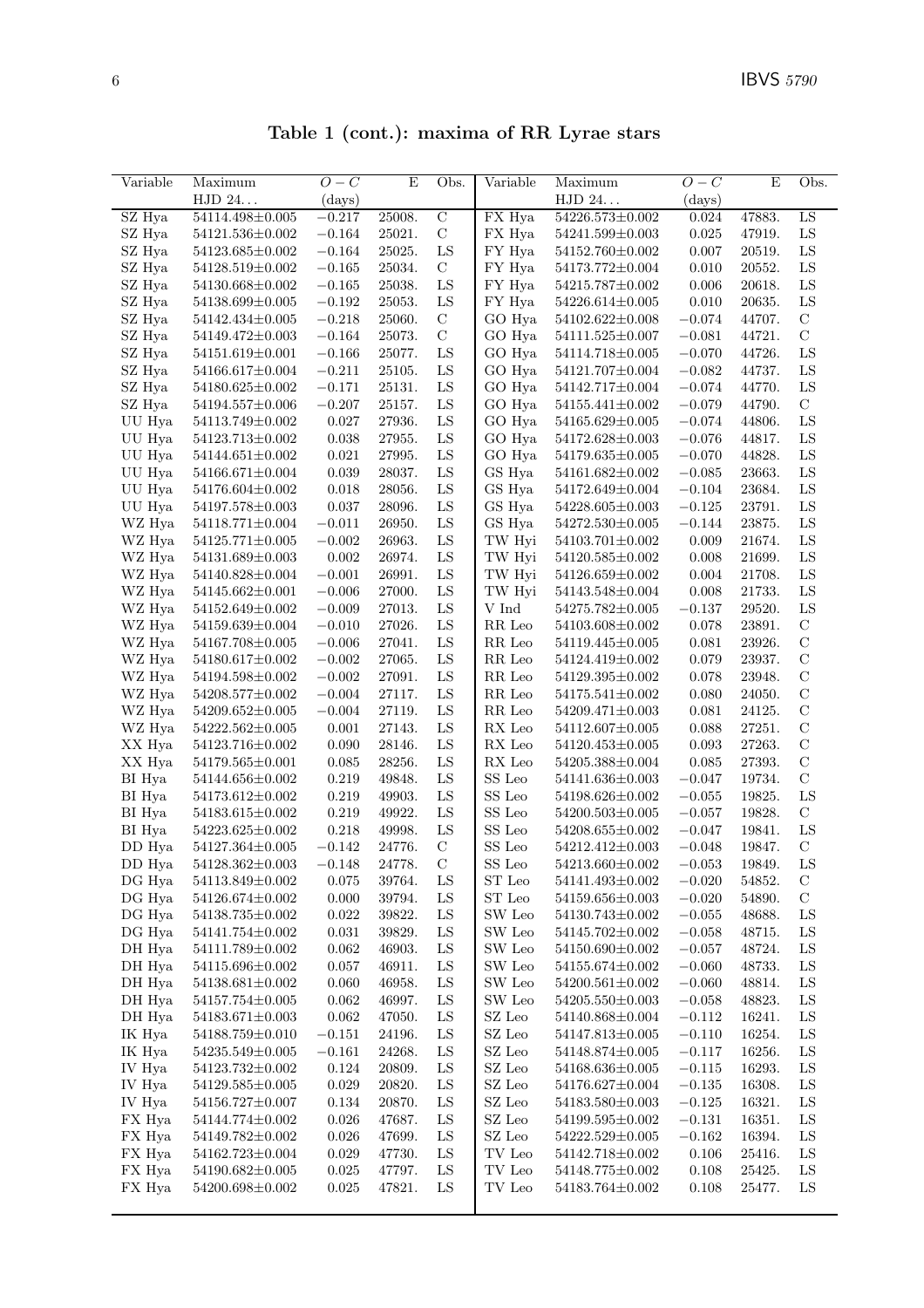Table 1 (cont.): maxima of RR Lyrae stars

| Variable        | Maximum               | $O-C$    | $\mathbf E$ | Obs.          | $\overline{\text{Variable}}$ | Maximum               | $O-C$    | $\mathbf E$ | Obs.           |
|-----------------|-----------------------|----------|-------------|---------------|------------------------------|-----------------------|----------|-------------|----------------|
|                 | HJD 24                | (days)   |             |               |                              | HJD 24                | (days)   |             |                |
| TV Leo          | 54198.566±0.003       | 0.108    | 25499.      | LS            | TW Lyn                       | $54201.465 \pm 0.005$ | 0.056    | 19049.      | $\overline{C}$ |
| WW Leo          | 54113.796±0.004       | 0.035    | 31901.      | LS            | RZ Lyr                       | 54214.470±0.005       | $-0.011$ | 25489.      | $\mathbf C$    |
| WW Leo          | 54130.675±0.004       | 0.034    | 31929.      | ${\rm LS}$    | RZ Lyr                       | 54235.436±0.002       | $-0.006$ | 25530.      | $\mathbf C$    |
| WW Leo          | 54139.718±0.005       | 0.035    | 31944.      | ${\rm LS}$    | RZ Lyr                       | 54256.408±0.003       | 0.005    | 25571.      | $\mathbf C$    |
| WW Leo          | 54148.762±0.005       | 0.036    | 31959.      | ${\rm LS}$    | RZ Lyr                       | 54279.416±0.005       | 0.007    | 25616.      | $\mathbf C$    |
| WW Leo          | 54156.595±0.003       | 0.032    | 31972.      | ${\rm LS}$    | CN Lyr                       | 54234.473±0.004       | 0.024    | 23696.      | $\mathbf C$    |
| WW Leo          | 54168.659±0.002       | 0.039    | 31992.      | ${\rm LS}$    | CN Lyr                       | 54241.459±0.005       | 0.016    | 23713.      | $\mathbf C$    |
| WW Leo          | 54171.667±0.002       | 0.033    | 31997.      | ${\rm LS}$    | CN Lyr                       | $54246.401 \pm 0.004$ | 0.022    | 23725.      | $\mathbf C$    |
| AA Leo          | 54141.518±0.002       | $-0.076$ | 24296.      | $\mathbf C$   | CN Lyr                       | 54269.436±0.005       | 0.019    | 23781.      | $\mathcal{C}$  |
| AX Leo          | 54102.635±0.004       | $-0.047$ | 39704.      | $\mathcal{C}$ | IO Lyr                       | $54212.604 \pm 0.003$ | $-0.031$ | 25287.      | $\mathcal{C}$  |
| AX Leo          | 54129.548±0.003       | $-0.027$ | 39741.      | $\mathbf C$   | IO Lyr                       | $54234.537 \pm 0.005$ | $-0.029$ | 25325.      | $\mathbf C$    |
| AX Leo          | $54142.620 \pm 0.010$ | $-0.037$ | 39759.      | $\mathbf C$   | IO Lyr                       | 54256.467±0.004       | $-0.030$ | 25363.      | $\mathbf C$    |
| ${\rm AX}$ Leo  | $54145.527 \pm 0.003$ | $-0.038$ | 39763.      | $\mathbf C$   | IO Lyr                       | 54267.430±0.003       | $-0.032$ | 25382.      | $\mathbf C$    |
| ${\rm AX}$ Leo  | 54180.417±0.005       | $-0.036$ | 39811.      | $\mathbf C$   | IO Lyr                       | 54271.472±0.002       | $-0.030$ | 25389.      | $\mathbf C$    |
| AX Leo          | 54196.409±0.005       | $-0.034$ | 39833.      | $\mathbf C$   | IO Lyr                       | $54275.512 \pm 0.003$ | $-0.030$ | 25396.      | $\mathbf C$    |
| AX Leo          | 54201.498±0.005       | $-0.033$ | 39840.      | $\mathbf C$   | V340 Lyr                     | 54235.433±0.004       | $-0.042$ | 41627.      | $\mathbf C$    |
| AX Leo          | 54209.490±0.005       | $-0.036$ | 39851.      | $\mathbf C$   | XZ Mic                       | $54018.653\pm0.002$   | 0.063    | 25334.      | LS             |
| V LMi           | 54103.477±0.004       | 0.032    | 63563.      | $\mathbf C$   | $\rm XZ$ Mic                 | 54268.834±0.002       | 0.035    | 25891.      | ${\rm LS}$     |
| V LMi           | 54111.636±0.002       | 0.032    | 63578.      | $\mathbf C$   | XZ Mic                       | 54273.770±0.005       | 0.029    | 25902.      | LS             |
| V LMi           | 54127.408±0.002       | 0.030    | 63607.      | $\mathbf C$   | XZ Mic                       | 54277.816±0.002       | 0.033    | 25911.      | LS             |
| $\rm{V}$ LMi    | 54170.375±0.002       | 0.028    | 63686.      | $\mathbf C$   | $\operatorname{DV}$ Mon      | 54107.674±0.001       | 0.072    | 69815.      | LS             |
| V LMi           | 54176.362±0.002       | 0.032    | 63697.      | $\mathbf C$   | DV Mon                       | 54138.679±0.004       | 0.072    | 69890.      | ${\rm LS}$     |
| V LMi           | 54201.381±0.002       | 0.030    | 63743.      | $\mathbf C$   | DV Mon                       | 54145.708±0.002       | 0.074    | 69907.      | LS             |
| V LMi           | 54207.367±0.005       | 0.033    | 63754.      | $\mathbf C$   | TX Mus                       | 54134.648±0.004       | 0.100    | 63129.      | LS             |
| Y LMi           | $54134.701 \pm 0.005$ | $-0.199$ | 35424.      | $\mathbf C$   | ${\rm TX}$ Mus               | $54157.832 \pm 0.002$ | 0.096    | 63178.      | LS             |
| Y LMi           | 54141.514±0.002       | $-0.204$ | 35437.      | $\mathbf C$   | $\mathcal{T}\mathcal{X}$ Mus | 54165.876±0.002       | 0.095    | 63195.      | LS             |
| $\mathbf Y$ LMi | 54170.360 $\pm$ 0.001 | $-0.204$ | 35492.      | $\mathbf C$   | TX Mus                       | 54167.768±0.002       | 0.094    | 63199.      | LS             |
| Y LMi           | 54172.459±0.002       | $-0.203$ | 35496.      | $\mathbf C$   | TX Mus                       | 54189.540±0.003       | 0.098    | 63245.      | LS             |
| Y LMi           | 54173.508±0.002       | $-0.203$ | 35498.      | $\mathbf C$   | $\mathcal{T}\mathcal{X}$ Mus | 54192.848±0.002       | 0.093    | 63252.      | LS             |
| Y LMi           | 54181.375±0.002       | $-0.203$ | 35513.      | $\mathbf C$   | TX Mus                       | $54211.781 \pm 0.004$ | 0.097    | 63292.      | LS             |
| U Lep           | $54107.652 \pm 0.001$ | 0.044    | 21936.      | LS            | $\mathcal{T}\mathcal{X}$ Mus | 54220.770±0.002       | 0.095    | 63311.      | LS             |
| ${\cal U}$ Lep  | 54114.623±0.002       | 0.037    | 21948.      | ${\rm LS}$    | TX Mus                       | 54225.509±0.005       | 0.101    | 63321.      | LS             |
| TV Lib          | 54176.775±0.001       | $-0.004$ | 126693.     | LS            | EM Mus                       | 54137.685±0.002       | $-0.149$ | 33387.      | LS             |
| TV Lib          | 54200.772±0.002       | $-0.003$ | 126782.     | ${\rm LS}$    | EM Mus                       | $54151.704 \pm 0.003$ | $-0.148$ | 33417.      | ${\rm LS}$     |
| TV Lib          | 54233.666±0.003       | $-0.004$ | 126904.     | LS            | EM Mus                       | $54165.725 \pm 0.002$ | $-0.146$ | 33447.      | LS             |
| TV Lib          | 54267.638±0.002       | $-0.004$ | 127030.     | LS            | EM Mus                       | 54189.555±0.001       | $-0.149$ | 33498.      | LS             |
| UX Lib          | 54184.814±0.002       | 0.001    | 57972.      | LS            | $\rm EM~Mus$                 | 54193.760±0.002       | $-0.149$ | 33507.      | LS             |
| UX Lib          | 54200.756±0.002       | $-0.001$ | 58005.      | ${\rm LS}$    | EM Mus                       | 54221.798±0.002       | $-0.149$ | 33567.      | LS             |
| UX Lib          | $54212.836{\pm}0.002$ | 0.000    | 58030.      | ${\rm LS}$    | EM Mus                       | $54225.537{\pm}0.002$ | $-0.148$ | 33575.      | LS             |
| UX Lib          | 54217.667±0.002       | $-0.001$ | 58040.      | LS            | EM Mus                       | 54281.608±0.002       | $-0.153$ | 33695.      | LS             |
| VY Lib          | 54184.789±0.002       | $-0.027$ | 24423.      | LS            | VY Nor                       | $54193.751 \pm 0.005$ | $-0.163$ | 76361.      | LS             |
| VY Lib          | 54191.729±0.002       | $-0.028$ | 24436.      | LS            | ${\rm VY}$ Nor               | 54208.743±0.005       | $-0.183$ | 76401.      | LS             |
| VY Lib          | 54230.705±0.005       | $-0.030$ | 24509.      | LS            | VY Nor                       | $54220.763 \pm 0.005$ | $-0.173$ | 76433.      | LS             |
| VY Lib          | 54237.647±0.003       | $-0.029$ | 24522.      | LS            | VY Nor                       | 54232.785±0.006       | $-0.161$ | 76465.      | LS             |
| VY Lib          | 54268.612±0.005       | $-0.033$ | 24580.      | LS            | VY Nor                       | $54267.688 \pm 0.010$ | $-0.161$ | 76558.      | LS             |
| XX Lib          | $54175.811 \pm 0.010$ | $-0.002$ | 37542.      | $_{\rm LS}$   | Y Oct                        | $54191.765 \pm 0.005$ | $-0.195$ | 39920.      | LS             |
| XX Lib          | 54182.804±0.005       | 0.007    | 37552.      | LS            | Y Oct                        | 54222.796±0.002       | $-0.202$ | 39968.      | LS             |
| AZ Lib          | 54212.849±0.002       | 0.169    | 40266.      | LS            | Y Oct                        | 54224.747±0.005       | $-0.191$ | 39971.      | LS             |
| TT Lyn          | 54109.549±0.002       | $-0.034$ | 29222.      | $\mathcal{C}$ | Y Oct                        | 54233.788±0.002       | $-0.203$ | 39985.      | LS             |
| TT Lyn          | 54114.330 $\pm$ 0.003 | $-0.032$ | 29230.      | $\mathcal{C}$ | Y Oct                        | 54281.637±0.004       | $-0.204$ | 40059.      | LS             |
| TT Lyn          | 54128.665±0.005       | $-0.036$ | 29254.      | C             | RS Oct                       | 54280.850±0.003       | 0.114    | 39194.      | LS             |
| TT Lyn          | $54148.381 \pm 0.002$ | $-0.035$ | 29287.      | $\mathcal{C}$ | RV Oct                       | 54135.750 $\pm$ 0.003 | 0.119    | 68315.      | LS             |
| TT Lyn          | 54173.475±0.002       | $-0.033$ | 29329.      | $\mathbf C$   | ${\rm RV}$ Oct               | 54139.750 $\pm$ 0.005 | 0.121    | 68322.      | LS             |
| TT Lyn          | 54194.384±0.004       | $-0.034$ | 29364.      | $\mathbf C$   | ${\rm RV}$ Oct               | 54147.748±0.004       | 0.122    | 68336.      | LS             |
| TW Lyn          | 54108.463±0.002       | 0.053    | 18856.      | $\mathcal{C}$ | ${\rm RV}$ Oct               | $54163.735 \pm 0.005$ | 0.117    | 68364.      | LS             |
| TW Lyn          | 54136.413±0.002       | 0.055    | 18914.      | $\mathcal{C}$ | RV Oct                       | 54166.595±0.005       | 0.121    | 68369.      | LS             |
| TW Lyn          | 54137.373±0.003       | 0.051    | 18916.      | $\mathcal{C}$ | RV Oct                       | 54174.593±0.001       | 0.123    | 68383.      | LS             |
| TW Lyn          | $54172.550 \pm 0.002$ | 0.052    | 18989.      | $\mathcal{C}$ | RV Oct                       | $54178.589 \pm 0.002$ | 0.121    | 68390.      | LS             |
|                 |                       |          |             |               |                              |                       |          |             |                |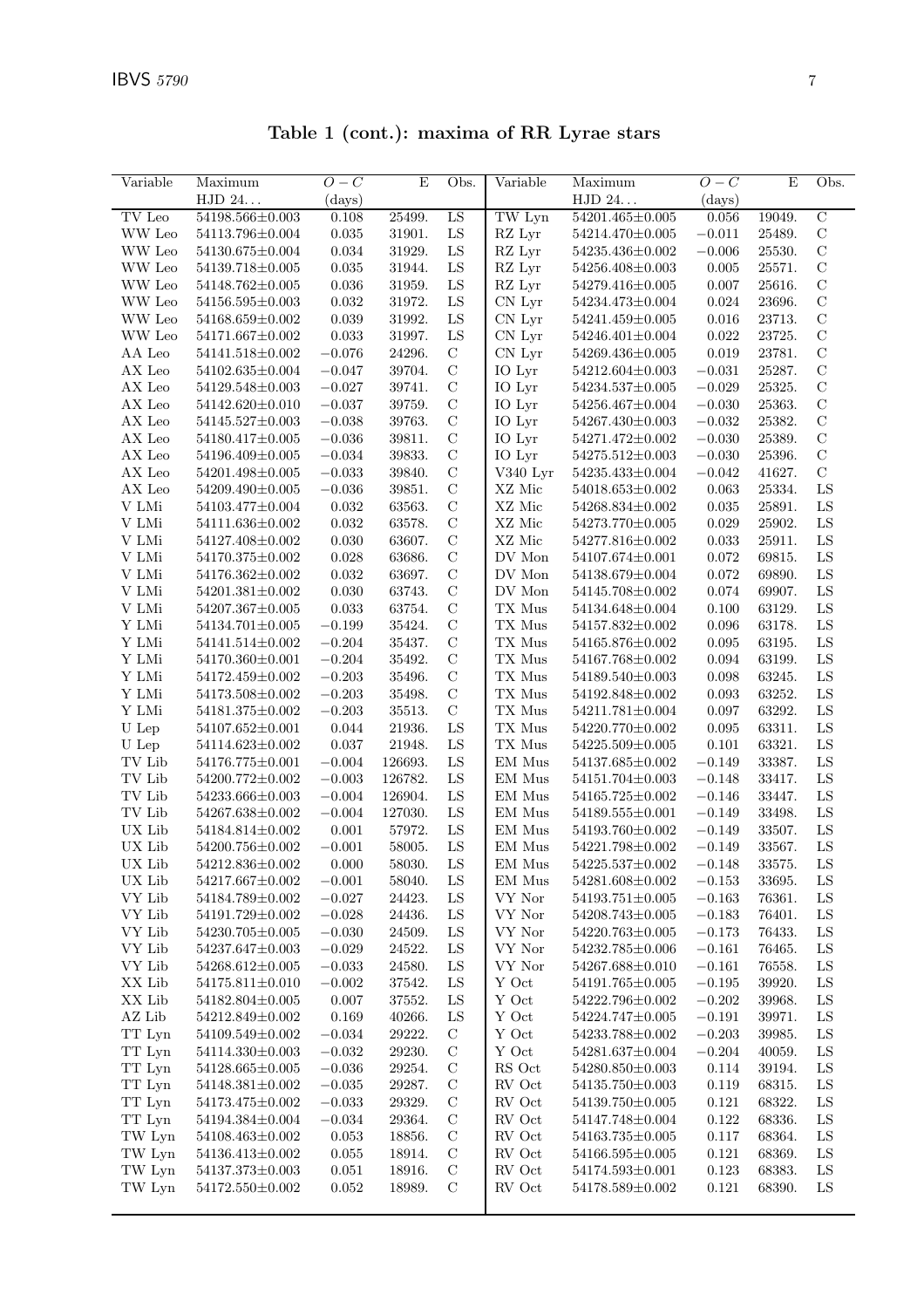Table 1 (cont.): maxima of RR Lyrae stars

| Variable                                                     | Maximum                                  | $O-C$                | E                | Obs.          | Variable              | Maximum                            | $O-C$          | E                | Obs.          |
|--------------------------------------------------------------|------------------------------------------|----------------------|------------------|---------------|-----------------------|------------------------------------|----------------|------------------|---------------|
|                                                              | HJD 24                                   | (days)               |                  |               |                       | HJD 24                             | $\rm (days)$   |                  |               |
| RV Oct                                                       | 54186.586±0.002                          | 0.121                | 68404.           | LS            | U Pic                 | 54108.745±0.004                    | 0.054          | 28254.           | LS            |
| RV Oct                                                       | 54192.874±0.002                          | 0.127                | 68415.           | LS            | U Pic                 | 54112.708±0.004                    | 0.053          | 28263.           | LS            |
| RV Oct                                                       | 54194.584±0.003                          | 0.123                | 68418.           | LS            | U Pic                 | $54120.637 \pm 0.001$              | 0.056          | 28281.           | LS            |
| ${\rm RV}$ Oct                                               | 54220.856±0.003                          | 0.122                | 68464.           | LS            | U Pic                 | 54124.599±0.002                    | 0.054          | 28290.           | LS            |
| ${\rm RV}$ Oct                                               | $54222.571 \pm 0.002$                    | 0.123                | 68467.           | LS            | U Pic                 | 54131.647±0.002                    | 0.056          | 28306.           | ${\rm LS}$    |
| RV Oct                                                       | 54224.857±0.002                          | 0.124                | 68471.           | LS            | XX Pup                | 54112.615±0.002                    | 0.456          | 23858.           | LS            |
| ${\rm RV}$ Oct                                               | 54226.572±0.005                          | 0.126                | 68474.           | LS            | XX Pup                | 54127.616±0.002                    | 0.458          | 23887.           | LS            |
| ${\rm RV}$ Oct                                               | 54238.563±0.005                          | 0.123                | 68495.           | LS            | XX Pup                | 54141.579±0.003                    | 0.458          | 23914.           | ${\rm LS}$    |
| RV Oct                                                       | 54278.545±0.002                          | 0.123                | 68565.           | LS            | XX Pup                | 54157.610±0.001                    | 0.456          | 23945.           | ${\rm LS}$    |
| RV Oct                                                       | 54282.543±0.002                          | 0.123                | 68572.           | LS            | XX Pup                | 54171.574±0.002                    | 0.456          | 23972.           | ${\rm LS}$    |
| SS Oct                                                       | 54275.860±0.002                          | $-0.064$             | 42223.           | LS            | <b>BB</b> Pup         | 54164.748±0.004                    | 0.111          | 31951.           | ${\rm LS}$    |
| SS Oct                                                       | 54280.837±0.005                          | $-0.062$             | 42231.           | LS            | <b>BB</b> Pup         | 54192.620±0.002                    | 0.111          | 32009.           | LS            |
| SS Oct                                                       | 54282.702±0.002                          | $-0.062$             | 42234.           | LS            | HH Pup                | 54108.619±0.002                    | 0.010          | 39945.           | LS            |
| UV Oct                                                       | 54179.686±0.005                          | $-0.103$             | 36584.           | ${\rm LS}$    | HH Pup                | 54115.653±0.002                    | 0.011          | 39963.           | ${\rm LS}$    |
| UV Oct                                                       | 54192.705±0.003                          | $-0.107$             | 36608.           | LS            | HH Pup                | 54120.733±0.001                    | 0.011          | 39976.           | ${\rm LS}$    |
| UV Oct                                                       | $54200.850{\pm}0.003$                    | $-0.101$             | 36623.           | LS            | HH Pup                | $54135.581 \pm 0.002$              | 0.011          | 40014.           | ${\rm LS}$    |
| UV Oct                                                       | 54223.636±0.010                          | $-0.106$             | 36665.           | LS            | HH Pup                | 54140.660±0.002                    | 0.010          | 40027.           | ${\rm LS}$    |
| UV Oct                                                       | 54224.725±0.010                          | $-0.102$             | 36667.           | LS            | HH Pup                | 54160.590 $\pm$ 0.001              | 0.012          | 40078.           | LS            |
| UV Oct                                                       | 54235.579±0.003                          | $-0.100$             | 36687.           | LS            | HH Pup                | 54167.622±0.002                    | 0.011          | 40096.           | LS            |
| $\mathop{\rm UV}$ Oct                                        | 54281.686±0.003                          | $-0.117$             | 36772.           | LS            | HH Pup                | $54174.656 \pm 0.001$              | $0.011\,$      | 40114.           | LS            |
| UW Oct                                                       | $54281.671 \pm 0.003$                    | $-0.004$             | 44870.           | LS            | HK Pup                | 54108.712±0.002                    | $-0.238$       | 23835.           | LS            |
| AR Oct                                                       | 54280.893±0.005                          | $-0.042$             | 44308.           | LS            | HK Pup                | 54136.614±0.005                    | $-0.238$       | 23873.           | LS            |
| ST Oph                                                       | 54213.813±0.002                          | $-0.023$             | 57260.           | LS            | HK Pup                | 54147.631±0.005                    | $-0.234$       | 23888.           | ${\rm LS}$    |
| ST Oph                                                       | 54218.768±0.002                          | $-0.022$             | 57271.           | LS            | X Ret                 | 54150.639±0.002                    | 0.207          | 29903.           | LS            |
| ST Oph                                                       | 54241.740±0.007                          | $-0.018$             | 57322.           | LS            | V675 Sgr              | 54209.909±0.005                    | 0.066          | 40204.           | ${\rm LS}$    |
| V445 Oph                                                     | 54237.786±0.002                          | 0.021                | 67236.           | LS            | V675 Sgr              | 54218.901±0.005                    | 0.066          | 40218.           | ${\rm LS}$    |
| V455 Oph                                                     | 54244.420±0.005                          | $-0.247$             | 27343.           | $\mathbf C$   | V675 Sgr              | 54231.740±0.002                    | 0.059          | 40238.           | ${\rm LS}$    |
| $V455$ Oph                                                   | $54268.480 \pm 0.004$                    | $-0.244$             | 27396.           | $\mathcal{C}$ | V675 $\mathrm{Sgr}$   | 54238.826±0.010                    | 0.080          | 40249.           | LS            |
| $V455$ Oph                                                   | 54278.466±0.002                          | $-0.244$             | 27418.           | $\mathbf C$   | $V756$ Sgr            | 54207.883±0.005                    | 0.093          | 47280.           | LS            |
| $V816$ Oph                                                   | 54215.821±0.002                          | $-0.099$             | 46926.           | LS            | $V756$ Sgr            | 54237.762±0.005                    | 0.106          | 47337.           | LS            |
| $V816$ Oph                                                   | 54220.770±0.002                          | $-0.099$             | 46939.           | LS            | $V756$ Sgr            | 54268.667±0.005                    | 0.096          | 47396.           | LS            |
| TX Pav                                                       | 54184.806±0.002                          | $-0.165$             | 58761.           | LS            | V1025 Sgr             | 54275.775±0.003                    | $-0.016$       | 46399.           | LS            |
| $\mathcal{T}\mathcal{X}$ Pav<br>$\mathcal{T}\mathcal{X}$ Pav | $54189.867 \pm 0.002$<br>54206.885±0.005 | $-0.163$<br>$-0.160$ | 58772.           | LS            | V1130 Sgr             | 54223.868±0.002<br>54272.722±0.003 | 0.041<br>0.042 | 47290.           | LS            |
| $\mathcal{T}\mathcal{Y}$ Pav                                 | 54221.792±0.005                          | 0.285                | 58809.<br>17862. | LS<br>LS      | V1130 Sgr             | 54277.833±0.002                    | 0.040          | 47376.<br>47385. | LS<br>LS      |
| $\operatorname{TY}$ Pav                                      | 54231.737±0.005                          | 0.285                | 17876.           | LS            | V1130 Sgr<br>V494 Sco | 54231.687±0.004                    | $-0.137$       | 30668.           | LS            |
| TY Pav                                                       | 54241.679±0.005                          | 0.281                | 17890.           | LS            | V494 Sco              | 54234.677±0.004                    | $-0.139$       | 30675.           | ${\rm LS}$    |
| WY Pav                                                       | 54213.820±0.003                          | 0.073                | 46460.           | LS            | V494 Sco              | 54275.695±0.002                    | $-0.144$       | 30771.           | ${\rm LS}$    |
| $\,$ BH $\,$ Pav                                             | $54223.795\!\pm\!0.003$                  | 0.220                | 54886.           | ${\rm LS}$    | ${\rm V690}$ Sco      | $54205.848 {\pm} 0.004$            | $-0.018$       | 25207.           | ${\rm LS}$    |
| BN Pav                                                       | 54231.907±0.002                          | $-0.024$             | 45657.           | LS            | $V765$ Sco            | 54189.760±0.002                    | 0.136          | 52589.           | LS            |
| BN Pav                                                       | 54234.743±0.002                          | $-0.024$             | 45662.           | LS            | $V765$ Sco            | 54201.820±0.002                    | 0.141          | 52615.           | LS            |
| BN Pav                                                       | $54267.637 \pm 0.003$                    | $-0.026$             | 45720.           | LS            | RU Scl                | 54017.600 $\pm$ 0.002              | $-0.105$       | 46408.           | LS            |
| BP Pav                                                       | 54230.731±0.002                          | 0.020                | 48188.           | LS            | RU Scl                | 54046.712±0.002                    | $-0.100$       | 46467.           | LS            |
| BP Pav                                                       | $54276.591 \pm 0.002$                    | 0.201                | 48273.           | LS            | AE Scl                | $54025.665 \pm 0.002$              | 0.190          | 23283.           | LS            |
| DN Pav                                                       | 54028.657±0.002                          | 0.095                | 27421.           | LS            | AE Scl                | 54031.720±0.002                    | 0.194          | 23294.           | LS            |
| DN Pav                                                       | 54052.548±0.001                          | 0.096                | 27472.           | LS            | AE Scl                | 54036.674±0.005                    | 0.197          | 23303.           | $_{LS}$       |
| DN Pav                                                       | 54217.910±0.003                          | 0.098                | 27825.           | LS            | AE Scl                | 54047.680±0.003                    | 0.201          | 23323.           | $_{LS}$       |
| DN Pav                                                       | 54232.900±0.003                          | 0.097                | 27857.           | LS            | AE Scl                | 54052.628±0.001                    | 0.198          | 23332.           | $_{LS}$       |
| HV Pav                                                       | 54013.635±0.004                          | 0.176                | 30722.           | LS            | AE Scl                | 54063.631±0.003                    | 0.199          | 23352.           | LS            |
| HV Pav                                                       | 54268.887±0.004                          | $-0.257$             | 31178.           | LS            | VY Ser                | 54182.787±0.005                    | 0.043          | 32149.           | LS            |
| HV Pav                                                       | 54272.813±0.005                          | $-0.256$             | 31185.           | LS            | VY Ser                | 54213.499±0.002                    | 0.049          | 32192.           | $\mathcal{C}$ |
| HV Pav                                                       | 54277.863±0.004                          | $-0.252$             | 31194.           | LS            | VY Ser                | $54217.781 \pm 0.005$              | 0.047          | 32198.           | LS            |
| AR Per                                                       | 54105.278±0.002                          | 0.052                | 63138.           | $\mathcal{C}$ | VY Ser                | 54218.492±0.003                    | 0.043          | 32199.           | $\mathcal{C}$ |
| AR Per                                                       | 54106.556±0.002                          | 0.054                | 63141.           | $\mathcal{C}$ | VY Ser                | 54228.496±0.005                    | 0.050          | 32213.           | $\mathbf C$   |
| AR Per                                                       | 54109.534±0.003                          | 0.053                | 63148.           | $\mathbf C$   | VY Ser                | 54233.493±0.005                    | 0.048          | 32220.           | $\mathbf C$   |
| AR Per                                                       | 54113.367±0.002                          | 0.056                | 63157.           | $\mathcal{C}$ | VY Ser                | 54270.622±0.005                    | 0.045          | 32272.           | LS            |
| AR Per                                                       | 54124.436±0.005                          | 0.061                | 63183.           | $\mathcal{C}$ | AN Ser                | 54187.488±0.005                    | 0.004          | 75619.           | $\mathcal{C}$ |
| AR Per                                                       | 54135.494±0.002                          | 0.054                | 63209.           | $\mathcal{C}$ | AN Ser                | 54199.494±0.002                    | 0.003          | 75642.           | $\mathcal{C}$ |
|                                                              |                                          |                      |                  |               |                       |                                    |                |                  |               |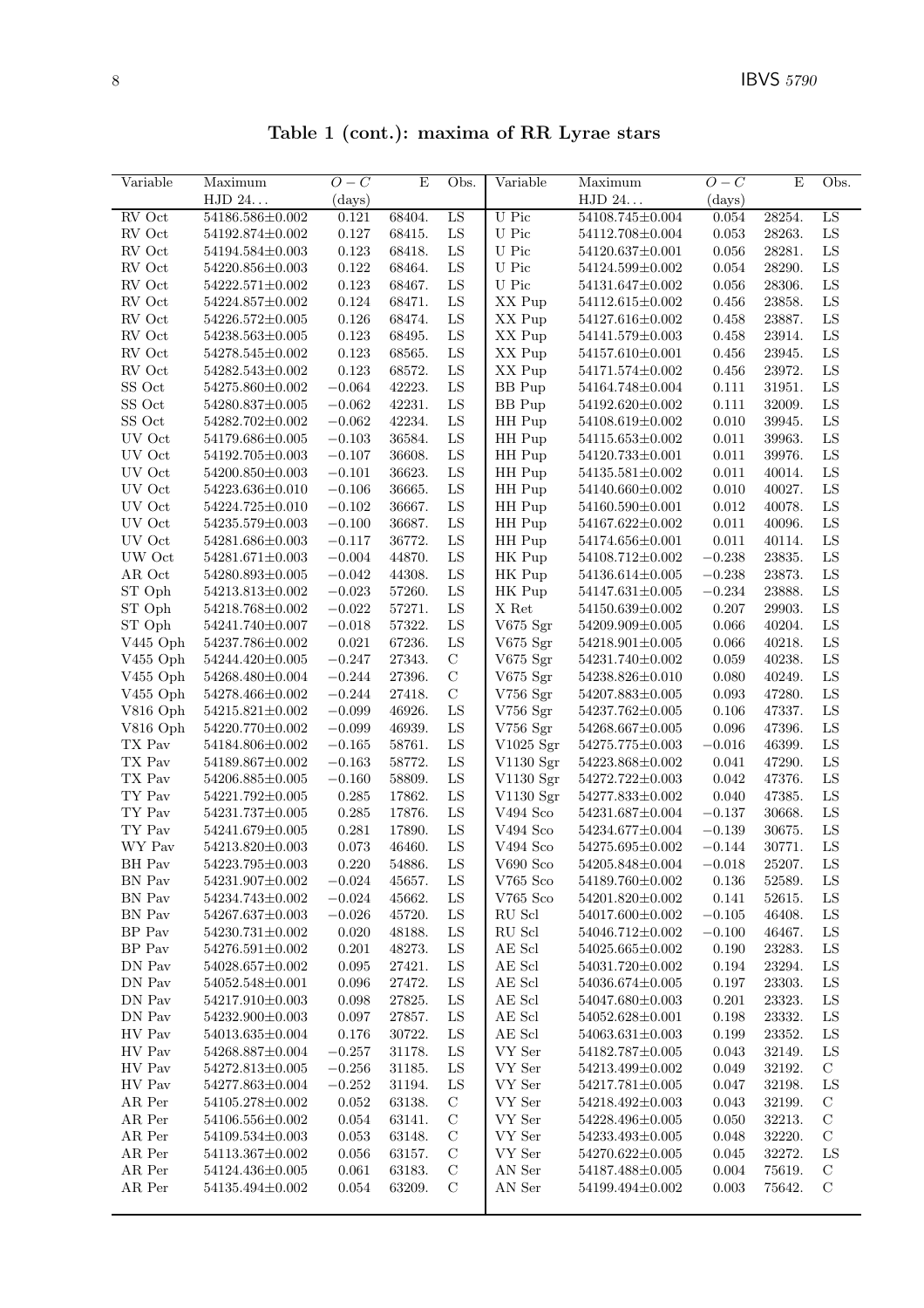Table 1 (cont.): maxima of RR Lyrae stars

| Variable                | Maximum               | $O-C$       | $\mathbf E$ | Obs.           | Variable               | $\overline{\text{Maximum}}$ | $O-C$     | E      | Obs.           |
|-------------------------|-----------------------|-------------|-------------|----------------|------------------------|-----------------------------|-----------|--------|----------------|
|                         | HJD 24                | (days)      |             |                |                        | HJD 24                      | (days)    |        |                |
| AN Ser                  | 54233.428±0.002       | 0.002       | 75707.      | $\overline{C}$ | AB UMa                 | 54232.446±0.005             | 0.108     | 30029. | $\overline{C}$ |
| AN Ser                  | 54244.394±0.002       | 0.004       | 75728.      | $\mathbf C$    | AB UMa                 | 54241.445±0.010             | 0.114     | 30044. | $\mathbf C$    |
| AN Ser                  | 54269.447±0.002       | $-0.002$    | 75776.      | $\mathbf C$    | AB UMa                 | 54247.434±0.005             | 0.107     | 30054. | $\mathbf C$    |
| AV Ser                  | 54192.788±0.002       | 0.135       | 53018.      | ${\rm LS}$     | EX UMa                 | $54157.429 \pm 0.005$       | 0.024     | 9477.  | $\mathcal{C}$  |
| AV Ser                  | $54201.553\pm0.002$   | 0.124       | 53036.      | $\mathbf C$    | EX UMa                 | 54158.516±0.005             | 0.026     | 9479.  | $\mathbf C$    |
| AV Ser                  | $54218.630 \pm 0.003$ | 0.136       | 53071.      | $\mathbf C$    | EX UMa                 | 54159.608±0.002             | 0.032     | 9481.  | $\mathbf C$    |
| $\operatorname{AV}$ Ser | 54231.789±0.002       | 0.131       | 53098.      | ${\rm LS}$     | EX UMa                 | 54176.436±0.005             | 0.032     | 9512.  | $\mathbf C$    |
| AV Ser                  | 54241.550 $\pm$ 0.005 | 0.141       | 53118.      | $\mathbf C$    | EX UMa                 | 54190.549±0.005             | 0.032     | 9538.  | $\mathcal{C}$  |
| AW Ser                  | 54216.398±0.005       | $-0.037$    | 43330.      | $\mathbf C$    | EX UMa                 | $54201.399 \pm 0.005$       | 0.025     | 9558.  | $\mathcal{C}$  |
| $CS$ Ser                | 54184.769±0.002       | 0.001       | 43676.      | LS             | AF Vel                 | 54141.785±0.010             | $-0.256$  | 24099. | LS             |
| CS Ser                  | 54212.705±0.006       | 0.017       | 43729.      | LS             | AF Vel                 | $54157.611 \pm 0.002$       | $-0.252$  | 24129. | LS             |
| $\rm CS\,\, Ser$        | 54241.679±0.003       | 0.017       | 43784.      | LS             | AF Vel                 | 54176.613±0.004             | $-0.236$  | 24165. | LS             |
| CS Ser                  | 54269.596±0.002       | 0.014       | 43837.      | ${\rm LS}$     | $\rm AF$ Vel           | $54186.631 \pm 0.002$       | $-0.239$  | 24184. | LS             |
| ${\rm RU}$ Sex $^2$     | $54124.731 \pm 0.010$ | $\,0.023\,$ | 32859.      | LS             | AF Vel                 | 54205.606±0.002             | $-0.250$  | 24220. | LS             |
| $\mathrm{RU}$ Sex $^2$  | 54139.794±0.010       | 0.026       | 32902.      | ${\rm LS}$     | AF Vel                 | $54224.601 \pm 0.002$       | $-0.242$  | 24256. | LS             |
| $\mathrm{RU}$ Sex $^2$  | 54152.412±0.003       | 0.036       | 32938.      | $\mathcal{C}$  | AF Vel                 | 54234.632±0.004             | $-0.231$  | 24275. | LS             |
| ${\rm RU}$ Sex $^2$     | $54156.623 \pm 0.005$ | 0.044       | 32950.      | LS             | FS Vel                 | 54195.586±0.005             | $-0.170$  | 30764. | LS             |
| $\mathrm{RU}$ Sex $^2$  | 54169.575±0.005       | 0.037       | 32987.      | LS             | FS Vel                 | $54223.655 \pm 0.002$       | $-0.169$  | 30823. | LS             |
| $\mathrm{RU}$ Sex $^2$  | 54197.598±0.005       | 0.042       | 33067.      | ${\rm LS}$     | FS Vel                 | $54224.603 \pm 0.002$       | $-0.172$  | 30825. | LS             |
| RV Sex                  | 54129.713±0.002       | 0.064       | 48646.      | LS             | ${\rm ST}$ Vir         | 54200.469±0.004             | 0.029     | 32773. | $\mathbf C$    |
| RV Sex                  | 54140.780±0.002       | 0.056       | 48668.      | LS             | ST Vir                 | 54207.449±0.003             | 0.025     | 32790. | $\mathbf C$    |
| RV Sex                  | 54185.584±0.001       | 0.056       | 48757.      | LS             | ${\rm ST}$ ${\rm Vir}$ | 54215.658±0.002             | 0.017     | 32810. | LS             |
| ${\rm RV}$ Sex          | 54197.666±0.005       | 0.056       | 48781.      | LS             | ST Vir                 | 54216.486±0.005             | 0.024     | 32812. | $\mathbf C$    |
| $\rm{HY}$ Tel           | $54223.771 \pm 0.005$ | $-0.026$    | 63357.      | LS             | ST Vir                 | 54244.417±0.002             | 0.018     | 32880. | $\mathbf C$    |
| RW TrA                  | 54177.814±0.002       | $-0.166$    | 33923.      | ${\rm LS}$     | UU Vir                 | 54206.503±0.002             | $-0.008$  | 26091. | $\mathbf C$    |
| RW TrA                  | 54186.788±0.002       | $-0.169$    | 33947.      | LS             | UV Vir                 | 54119.695±0.010             | 0.011     | 24063. | $\mathbf C$    |
| RW TrA                  | 54189.783±0.002       | $-0.166$    | 33955.      | ${\rm LS}$     | UV Vir                 | 54129.668±0.003             | 0.004     | 24080. | $\mathcal{C}$  |
| RW TrA                  | 54192.778±0.003       | $-0.164$    | 33963.      | LS             | UV Vir                 | $54143.761 \pm 0.002$       | 0.007     | 24104. | LS             |
| RW TrA                  | 54211.850±0.002       | $-0.168$    | 34014.      | LS             | UV Vir                 | 54150.815±0.002             | 0.016     | 24116. | LS             |
| W Tuc                   | $54102.543\pm0.005$   | 0.149       | 26819.      | LS             | UV Vir                 | $54153.753\pm0.005$         | 0.018     | 24121. | LS             |
| W Tuc                   | $54109.611 \pm 0.007$ | 0.152       | 26830.      | LS             | UV Vir                 | 54155.518±0.002             | 0.022     | 24124. | $\mathcal{C}$  |
| W Tuc                   | 54118.606±0.005       | 0.156       | 26844.      | LS             | UV Vir                 | 54159.628±0.004             | 0.023     | 24131. | $\mathcal{C}$  |
| W Tuc                   | 54127.596±0.002       | 0.155       | 26858.      | LS             | UV Vir                 | 54160.800±0.002             | 0.020     | 24133. | LS             |
| $\mathrm{AE}$ Tuc       | 54102.653±0.002       | 0.080       | 47855.      | LS             | UV Vir                 | $54182.521 \pm 0.002$       | 0.019     | 24170. | $\mathcal{C}$  |
| AE Tuc                  | $54112.601 \pm 0.002$ | 0.083       | 47879.      | LS             | UV Vir                 | $54186.621 \pm 0.002$       | 0.010     | 24177. | LS             |
| AE Tuc                  | $54117.576{\pm}0.002$ | 0.086       | 47891.      | LS             | UV Vir                 | $54198.361 \pm 0.005$       | 0.008     | 24197. | $\mathbf C$    |
| AE Tuc                  | 54122.550±0.001       | 0.087       | 47903.      | LS             | UV Vir                 | $54200.707{\pm}0.005$       | 0.006     | 24201. | LS             |
| AG Tuc                  | $54102.573 \pm 0.004$ | 0.045       | 23748.      | ${\rm LS}$     | UV Vir                 | $54213.632\pm0.004$         | 0.015     | 24223. | LS             |
| AG Tuc                  | 54108.602±0.004       | 0.048       | 23758.      | ${\rm LS}$     | UV Vir                 | 54233.592±0.005             | 0.014     | 24257. | LS             |
| BK Tuc                  | $54107.582 \pm 0.002$ | $-0.038$    | 31574.      | ${\rm LS}$     | WW Vir                 | $54172.673{\pm}0.004$       | $0.293\,$ | 26781. | ${\rm LS}$     |
| RV UMa                  | $54133.521 \pm 0.002$ | 0.113       | 19352.      | $\mathbf C$    | WW Vir                 | 54198.738±0.003             | 0.294     | 26821. | LS             |
| RV UMa                  | $54162.533\pm0.005$   | 0.105       | 19414.      | $\mathbf C$    | XZ Vir                 | 54227.674±0.003             |           |        | LS             |
| RV UMa                  | 54198.581±0.003       | 0.113       | 19491.      | $\mathcal{C}$  | XZ Vir                 | $54230.537 \pm 0.002$       |           |        | LS             |
| TU UMa                  | 54147.479±0.002       | $-0.026$    | 20292.      | $\mathbf C$    | XZ Vir                 | 54231.492±0.003             |           |        | LS             |
| TU UMa                  | 54175.364±0.002       | $-0.024$    | 20342.      | $\mathbf C$    | XZ Vir                 | 54232.444±0.003             |           |        | $\mathbf C$    |
| TU UMa                  | 54209.375±0.003       | $-0.030$    | 20403.      | $\mathcal{C}$  | XZ Vir                 | $54233.394 \pm 0.005$       |           |        | $\mathbf C$    |
| TU UMa                  | 54234.473±0.005       | $-0.027$    | 20448.      | $\mathcal C$   | XZ Vir                 | $54238.651 \pm 0.010$       |           |        | LS             |
| AB UMa                  | 54103.554±0.006       | $0.125\,$   | 29814.      | $\mathbf C$    | XZ Vir                 | 54239.603±0.004             |           |        | LS             |
| AB UMa                  | 54112.540±0.010       | 0.118       | 29829.      | $\mathcal{C}$  | AF Vir                 | $54155.659 \pm 0.002$       | $-0.103$  | 28572. | $\mathcal{C}$  |
| AB UMa                  | 54124.518±0.003       | 0.104       | 29849.      | $\mathcal{C}$  | AF Vir                 | 54180.807±0.003             | $-0.110$  | 28624. | LS             |
| AB UMa                  | 54148.510±0.003       | 0.113       | 29889.      | $\mathbf C$    | AF Vir                 | 54198.712±0.002             | $-0.104$  | 28661. | LS             |
| AB UMa                  | $54157.504 \pm 0.005$ | 0.113       | 29904.      | $\mathcal{C}$  | AF Vir                 | $54208.388\pm0.004$         | $-0.104$  | 28681. | $\mathbf C$    |
| AB UMa                  | 54187.482±0.010       | 0.113       | 29954.      | $\mathcal C$   | AF Vir                 | $54232.571 \pm 0.005$       | $-0.109$  | 28731. | $\mathbf C$    |
| AB UMa                  | 54199.479±0.010       | 0.118       | 29974.      | $\mathbf C$    | AS Vir                 | 54172.775±0.002             | 0.148     | 27136. | LS             |
| ${\rm AB}$ UMa          | 54205.469±0.006       | 0.112       | 29984.      | $\mathcal{C}$  | AS Vir                 | 54177.756±0.002             | 0.149     | 27145. | LS             |
| AB UMa                  | 54211.462±0.005       | 0.109       | 29994.      | $\mathcal{C}$  | AS Vir                 | 54182.741±0.002             | 0.153     | 27154. | LS             |
| AB UMa                  | 54214.462±0.005       | 0.112       | 29999.      | $\mathbf C$    | AS Vir                 | 54207.637±0.002             | 0.145     | 27199. | LS             |
| AB UMa                  | 54229.448±0.006       | 0.108       | 30024.      | $\mathcal{C}$  | AS Vir                 | 54228.669±0.003             | 0.147     | 27237. | LS             |
|                         |                       |             |             |                |                        |                             |           |        |                |